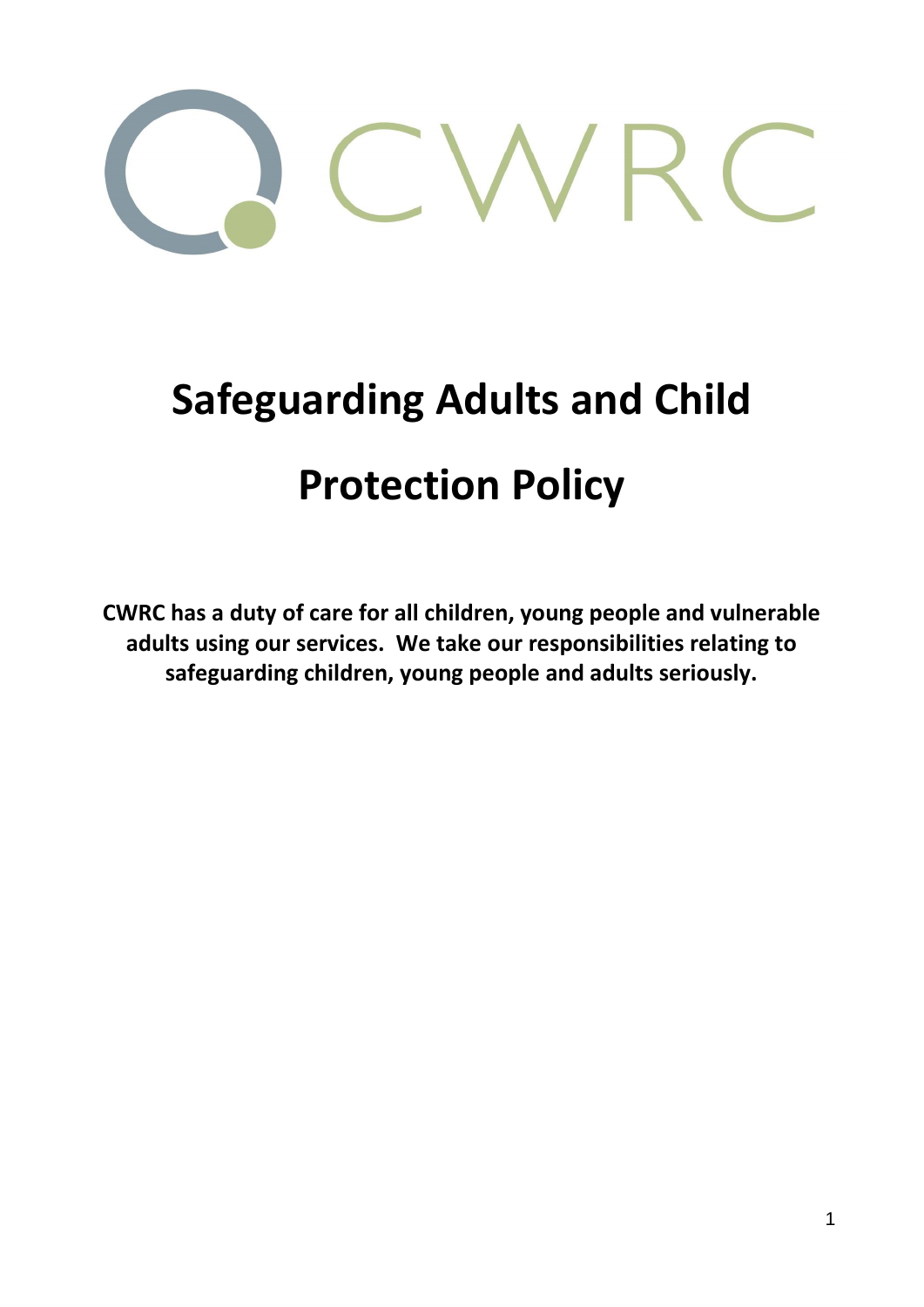# Contents

| 1.  |  |  |
|-----|--|--|
| 2.  |  |  |
| 3.  |  |  |
| 4.  |  |  |
| 5.  |  |  |
| 6.  |  |  |
| 7.  |  |  |
| 8.  |  |  |
| 9.  |  |  |
| 10. |  |  |
| 11. |  |  |
| 12. |  |  |
| 13. |  |  |
| 14. |  |  |
| 15. |  |  |
|     |  |  |
|     |  |  |
|     |  |  |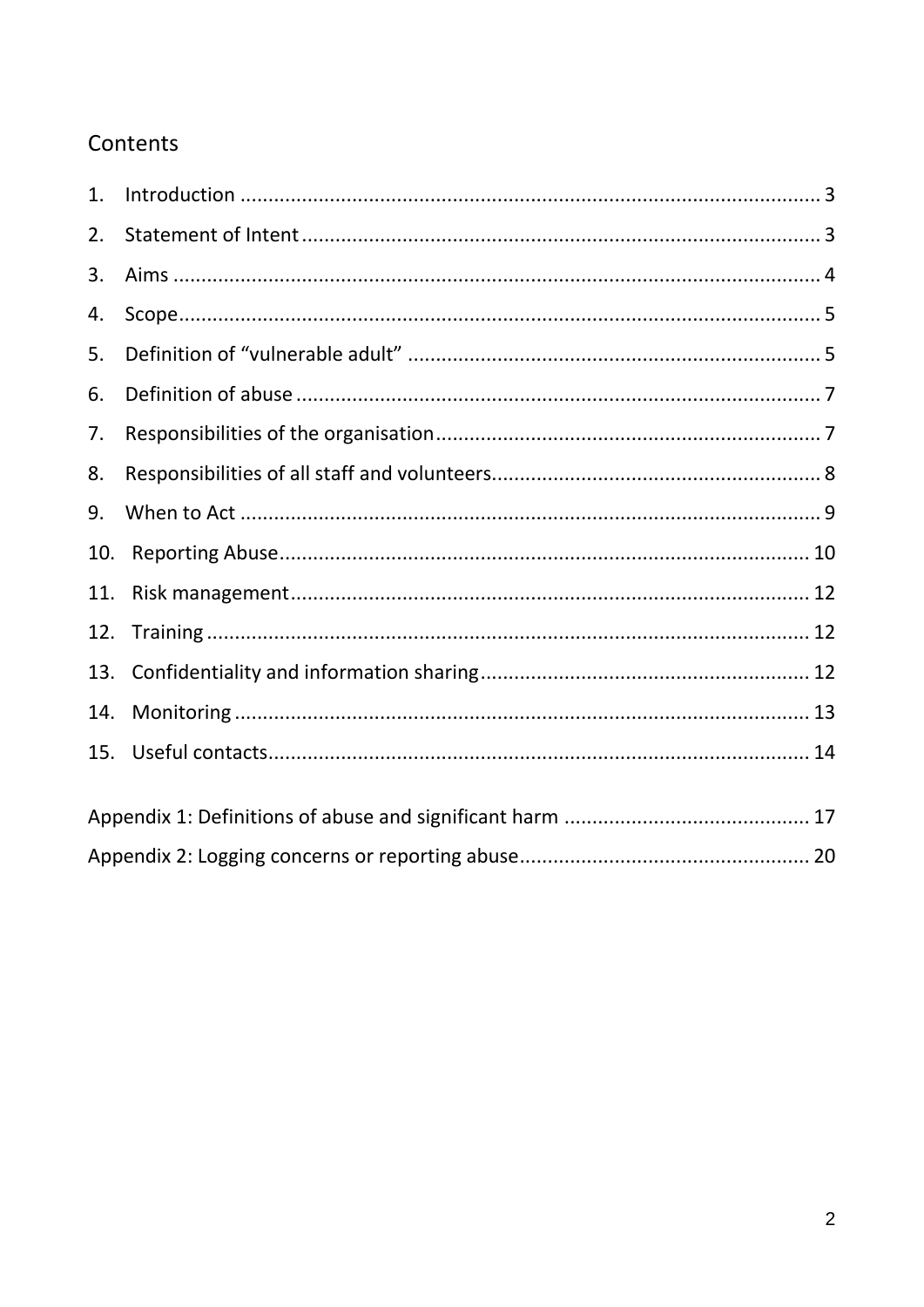# <span id="page-2-0"></span>**1. Introduction**

This policy sets out the roles and responsibilities of CWRC in promoting children, young people and adults' welfare and safeguarding them from abuse and neglect both at the organisation's premises and at any place where the organisation has responsibility for the work, even if it is in collaboration with other agencies and professional bodies.

This policy is intended to support staff working at CWRC. It fulfils the requirements of the Cambridgeshire and Peterborough Safeguarding Adults Board Policy and Procedures available at: [https://www.safeguardingcambspeterborough.org.uk/adults-board/information-for](https://www.safeguardingcambspeterborough.org.uk/adults-board/information-for-professionals/cpsabprocedures/)[professionals/cpsabprocedures/](https://www.safeguardingcambspeterborough.org.uk/adults-board/information-for-professionals/cpsabprocedures/)

The policy is also in line with the requirements of the Cambridgeshire and Peterborough Safeguarding Children Board Standards available at: <https://www.safeguardingcambspeterborough.org.uk/children-board/>

Policies linked with this safeguarding policy will include: public disclosure (whistle blowing), comments and complaints, health and safety, bullying and harassment and equality and diversity. The policy is also linked to the organisation's disciplinary procedures.

Our Statement of Intent states the principles of CWRC policy and will be displayed in our premises and quoted in our publicity material as appropriate.

# <span id="page-2-1"></span>**2. Statement of Intent**

Our policy applies to all permanent, temporary, casual staff, trustees and volunteers undertaking duties to provide our services and all other people on site who interact with service users. **The words 'child' or 'children' throughout this document includes both children and young people less than 18 years of age.**

CWRC is committed to the protection of children and vulnerable adults and will respect and promote their rights and wishes. CWRC will recruit, train and supervise staff and volunteers to ensure they are properly equipped to:-

- 1. identify where there may be a problem
- 2. know how to obtain professional advice and refer concerns to relevant specialists
- 3. protect themselves from false accusations of abuse

All children and adults should feel safe on our premises and at our activities. Some of the children and adults that CWRC works with are vulnerable. We recognise the importance of taking concerns seriously and will deal with them appropriately. Our policy will assist this process and will also help to protect our staff and our volunteers. We are often in a privileged position of trust with the children and adults we work with as in most cases they have chosen to use our services. We will be aware of this and the boundaries of that trust.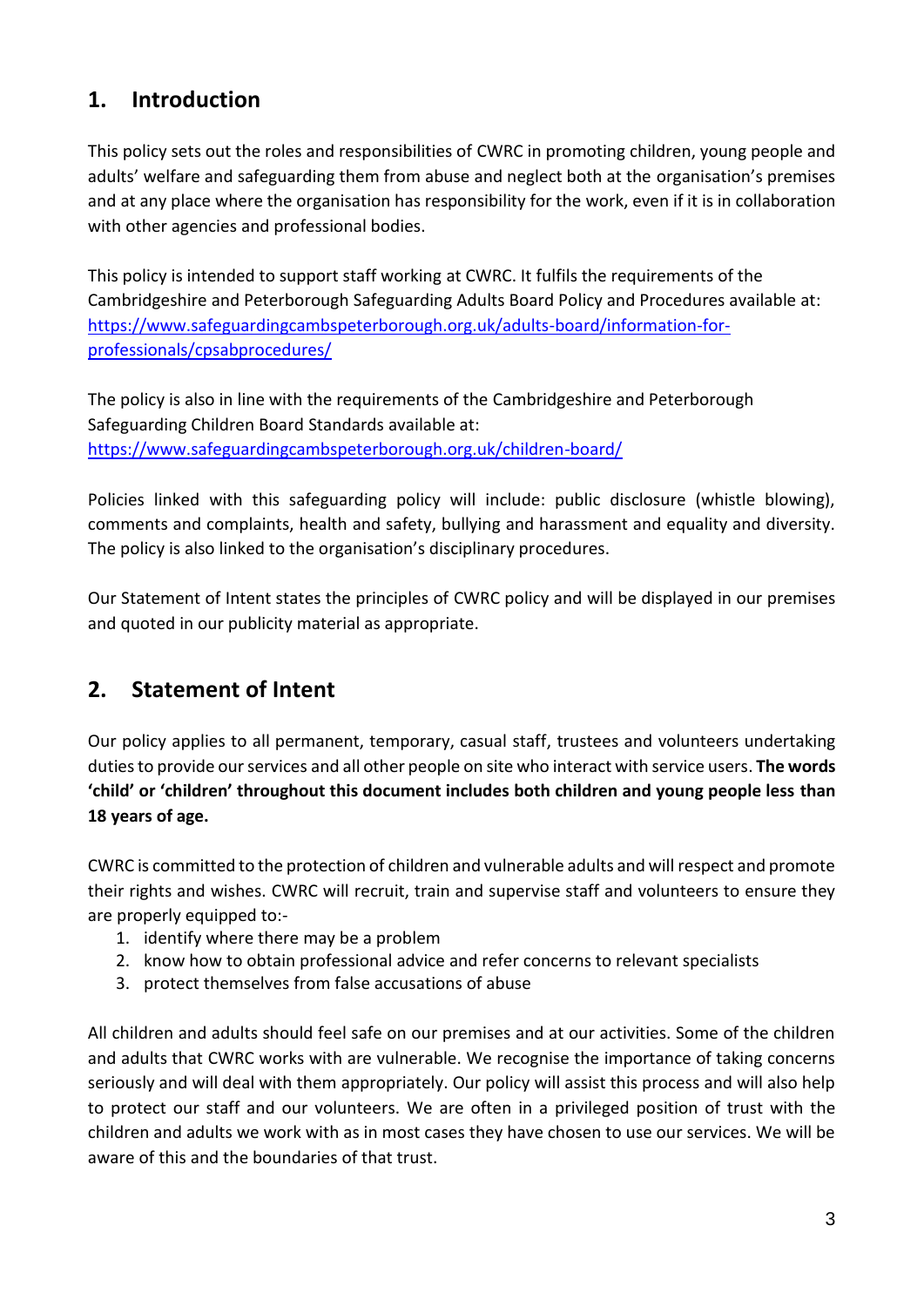We require our staff and our services to have a protective ethos.

The service user's welfare is paramount:

- all adults and children whatever their age, culture, disability, gender, language, racial origin, religious belief, sexual orientation and/or gender identity have the right to protection from abuse
- all suspicions and allegations of abuse will be taken seriously and responded to swiftly and appropriately
- adults and children will be fully respected and listened to

## Our Responsibilities

We operate with the following values and principles:

- The safety and well-being of children and adults is paramount
- Children and adults reporting concerns will be listened to
- Children and adults and their cultures will be respected

We may have a legal responsibility to refer any child protection concerns to Social Services or the Police.

- We will refer and will not investigate.
- We cannot maintain full confidentiality but will ensure that disclosure is only to the appropriate professional services and reported appropriately
- Make all concerned aware that we have to act on suspicions, facts and disclosures.

We will nominate designated people to make referrals and be available for advice and support. Members of the public who have concerns should speak to CWRC's Chief Executive Officer, or CWRC's Chair: contact details are available in the office. Ring to arrange an appointment and say you wish to raise a serious and confidential matter without giving details.

## <span id="page-3-0"></span>**3. Aims**

CWRC is committed to:

- Ensuring that the welfare of children and adults is paramount at all times
- Maximising children and adults' choice, control and inclusion and protecting their human rights and equalities
- Working in partnership with others in order to safeguard children and vulnerable adults
- Ensuring safe and effective working practices are in place.
- Supporting staff within the organisation.

The principles of these guidance and procedures are to:

- actively promote the empowerment and well-being of children and vulnerable adults using the services provided by CWRC
- act in a way which supports the rights of the individual to lead a life based on selfdetermination and personal choice
- recognise that some people are in circumstances that may make them unable to make their own decisions and/or to protect themselves and their assets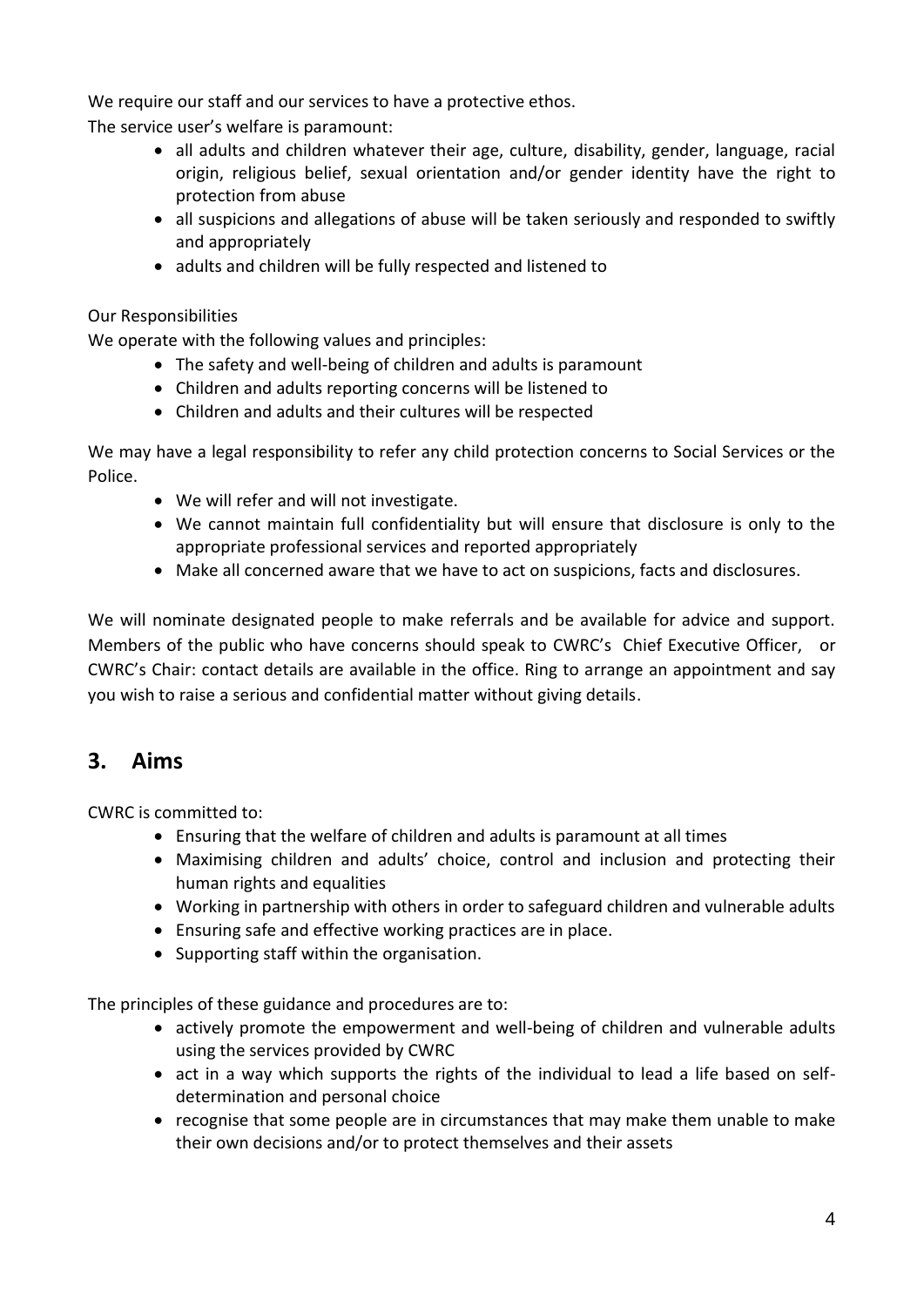- acknowledge and accept that the right of self-determination can involve risk and ensure that such risk is recognised and understood by all concerned, and that risk is minimised through collaborative and collective risk management processes
- ensure that the law and statutory requirements are known and used appropriately so that children and vulnerable adults receive the protection of the law and access to the judicial process as required
- the organisation is committed to providing training and support to its staff on this issue

# <span id="page-4-0"></span>**4. Scope**

This policy applies to all staff (permanent, seconded or temporary) of CWRC as well as all people who work on behalf of the organisation. It is written to provide valuable help in:

- defining abuse
- recognising and understanding how abuse can occur
- reducing the risk of abuse happening

The senior person responsible for this policy and its implementation is Stef Martinsen-Barker, Chief Executive Officer for CWRC.

The CEO will:

- Ensure that the welfare of children and vulnerable adults is given the highest priority by the organisation, its management and staff/volunteers
- Act as the main contact for sharing information around children and adult safeguarding concerns
- Ensure that the concerns of children and vulnerable adults are heard and acted upon
- Be responsible for ensuring concerns are reported to appropriate authorities
- Ensure training is provided for all staff/volunteers, and remains up to date with current practice and legislation
- Ensure all staff/volunteers, service users and families have access to further appropriate information

# <span id="page-4-1"></span>**6. Definition of "vulnerable adult"**

The Police Act 1997 (Enhanced Disclosure and Barring Service (DBS) Certificates) (Protection of Adults at Risk) Regulations 2000 define a vulnerable adult as one aged 18 or over who is receiving support or personal care services, who has a learning or physical disability; a physical or mental illness, chronic or otherwise, including an addiction to alcohol or drugs; or a reduction in physical or mental capacity.

Law Commission, 'Making Decisions' Lord Chancellors Dept 1999

An 'Adult at Risk" is defined as someone over 18 who is or may be in need of community services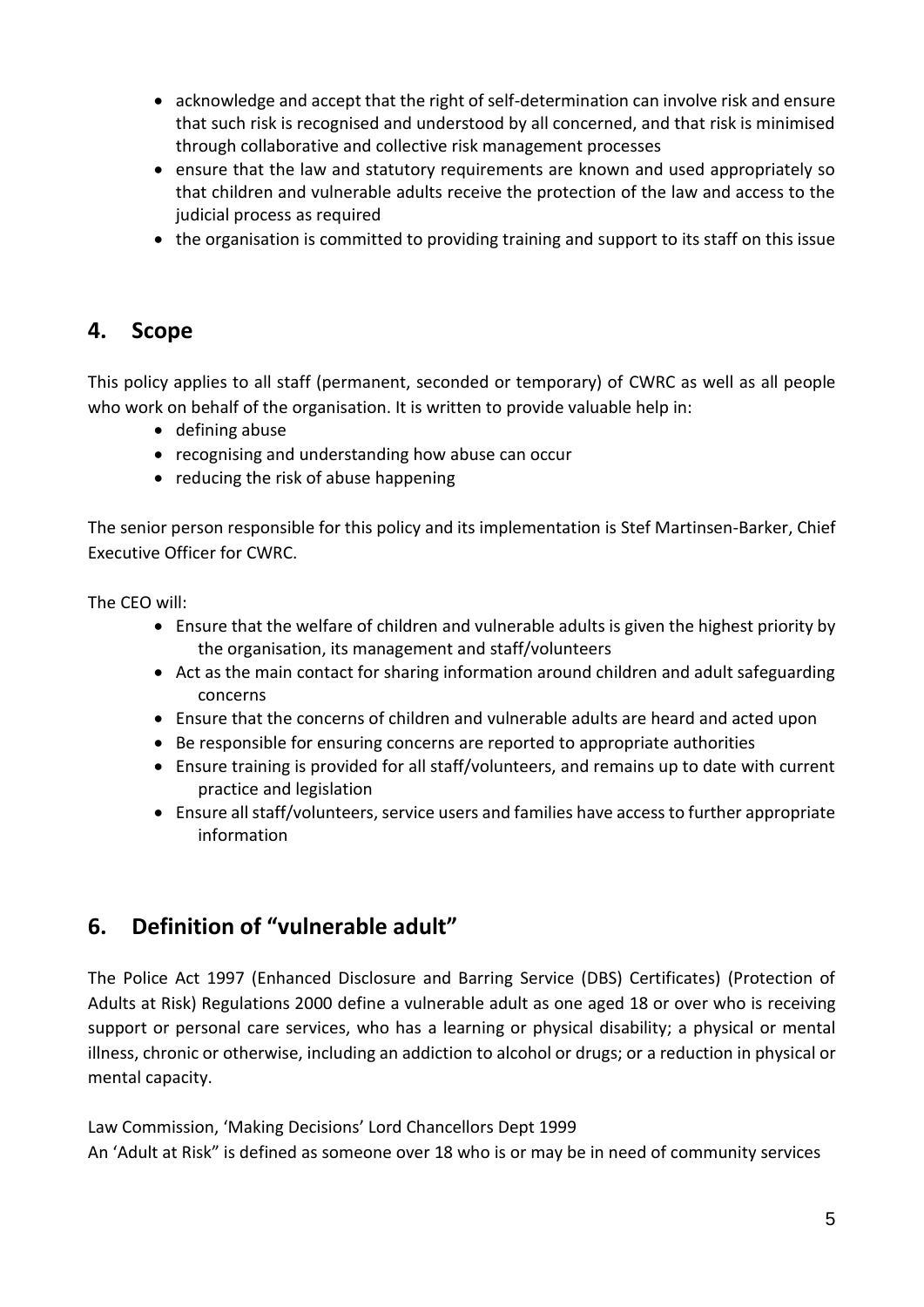Department of Health, No Secrets (2000) defines a vulnerable adult as any person aged 18 or over:

- who is or may be in need of community care services by reason of mental, or other disability age or illness
- and who is or maybe unable to take care of him or herself or unable to protect him or herself against significant harm or serious exploitation

Thus all adults who meet the above criteria may be defined as vulnerable adults. For the purpose of this guidance "community care services" will be taken to include all care and support services provided in any setting or context including community based support. Vulnerable adults also include those not using community care services who may be through personal circumstances less able to protect themselves from harm, e.g. asylum seekers/refugees.

The British Medical Association in its 2011 Safeguarding Vulnerable Adults – a Toolkit for General Practitioners gives the following useful advice.

"There are a number of factors that can contribute to vulnerability, although their presence is by no means determinative and individuals will vary according to their circumstances and needs. It is nevertheless broadly accepted that the following groups are at enhanced risk of being vulnerable to neglect or abuse:

- an older person who is particularly frail
- an individual with a mental disorder, including dementia or a personality disorder
- a person with a significant and impairing physical or sensory disability
- someone with a learning disability
- a person with a severe physical illness
- an unpaid carer who may be overburdened, under severe stress or isolated
- a homeless person
- any person living with someone who abuses drugs or alcohol
- a person with addiction or substance abuse issues
- a person likely to self-harm
- a person in the criminal justice system
- women who may be particularly vulnerable as a result of factors including abuse, control by others or violence.

The presence of one or more of these factors does not necessarily mean that the adult is vulnerable. Age, disability or physical illness for example should not lead to the automatic assumption that the individual is vulnerable. A key factor in each case is whether the individual is able to take steps to protect and promote his or her interests."

What is of significance here, and will be at the heart of this policy is that care should be taken not to stigmatise the vulnerable adult and in delivering person centred care, recognise and support the adult's ability to make decisions for themselves.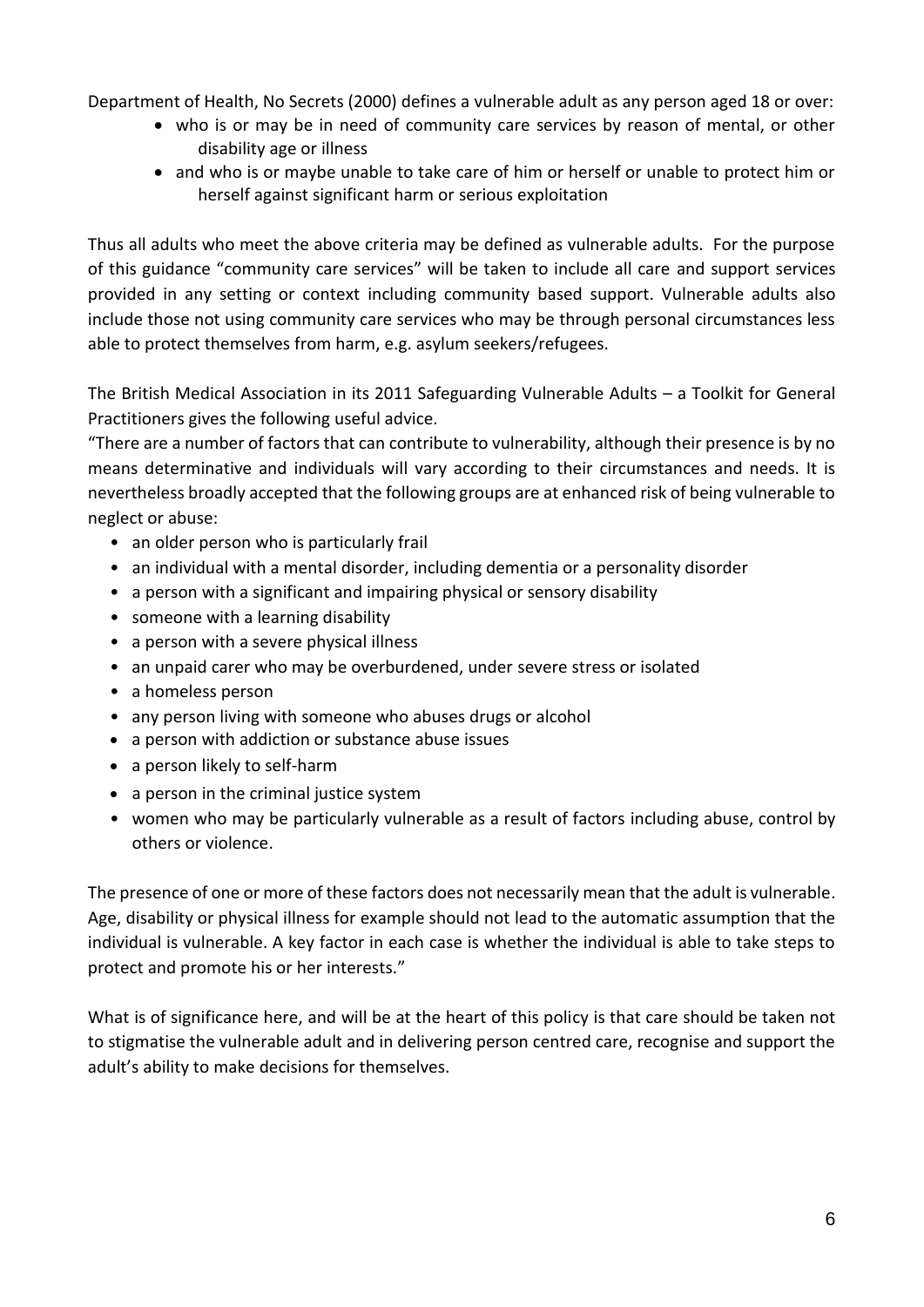# <span id="page-6-0"></span>**7. Definition of abuse**

Abuse is the harming of another individual usually by someone who is in a position of power, trust or authority over that individual. The harm may be physical, psychological or emotional or it may be directed at exploiting the vulnerability of the victim in more subtle ways (for example, through denying access to people who can come from particular backgrounds).

Abuse is defined in 'No Secrets' as:

'The violation of an individual's human or civil rights by any other person or persons'.

Abuse may consist of a single act or repeated acts. It may be physical, verbal, emotional or psychological, an act of neglect or an omission to act, or it may occur when a vulnerable person is persuaded to enter into a financial or sexual transaction to which he or she has not consented, or is not able to consent. It may also occur through deliberate targeting or grooming of vulnerable people and may be carried out by individuals or groups of individuals.

Abuse can occur in any relationship and may result in significant harm to, or exploitation of, the person subjected to it.

**No abuse is acceptable and some abuse is a criminal offence and must be reported to the Police as soon as possible.**

More detailed definitions of abuse are contained in Appendix 1.

# <span id="page-6-1"></span>**8. Responsibilities of the organisation**

CWRC accepts the principles in the Cambridgeshire and Peterborough Safeguarding Adult Board Policy and Operational Procedures and Cambridgeshire and Peterborough Safeguarding Children Board Standards. This means that CWRC will:

- Take action to identify and prevent abuse from happening.
- Respond appropriately when abuse has or is suspected to have occurred.
- Ensure that the agreed safeguarding adults and child protection procedures are followed at all times (weblinks to these are listed on page 3)
- Provide support, advice and resources to staff and volunteers in responding to safeguarding adult and child protection issues.
- Inform staff and volunteers of any local or national issues relating to safeguarding adults and child protection.
- Ensure all staff and volunteers are aware of their responsibilities to attend training and support staff in accessing these events.
- Ensuring that the organisation has a dedicated staff member with knowledge in safeguarding adults and one with knowledge in child protection.
- Ensuring staff and volunteers have access to appropriate consultation and supervision regarding safeguarding adults and child protection.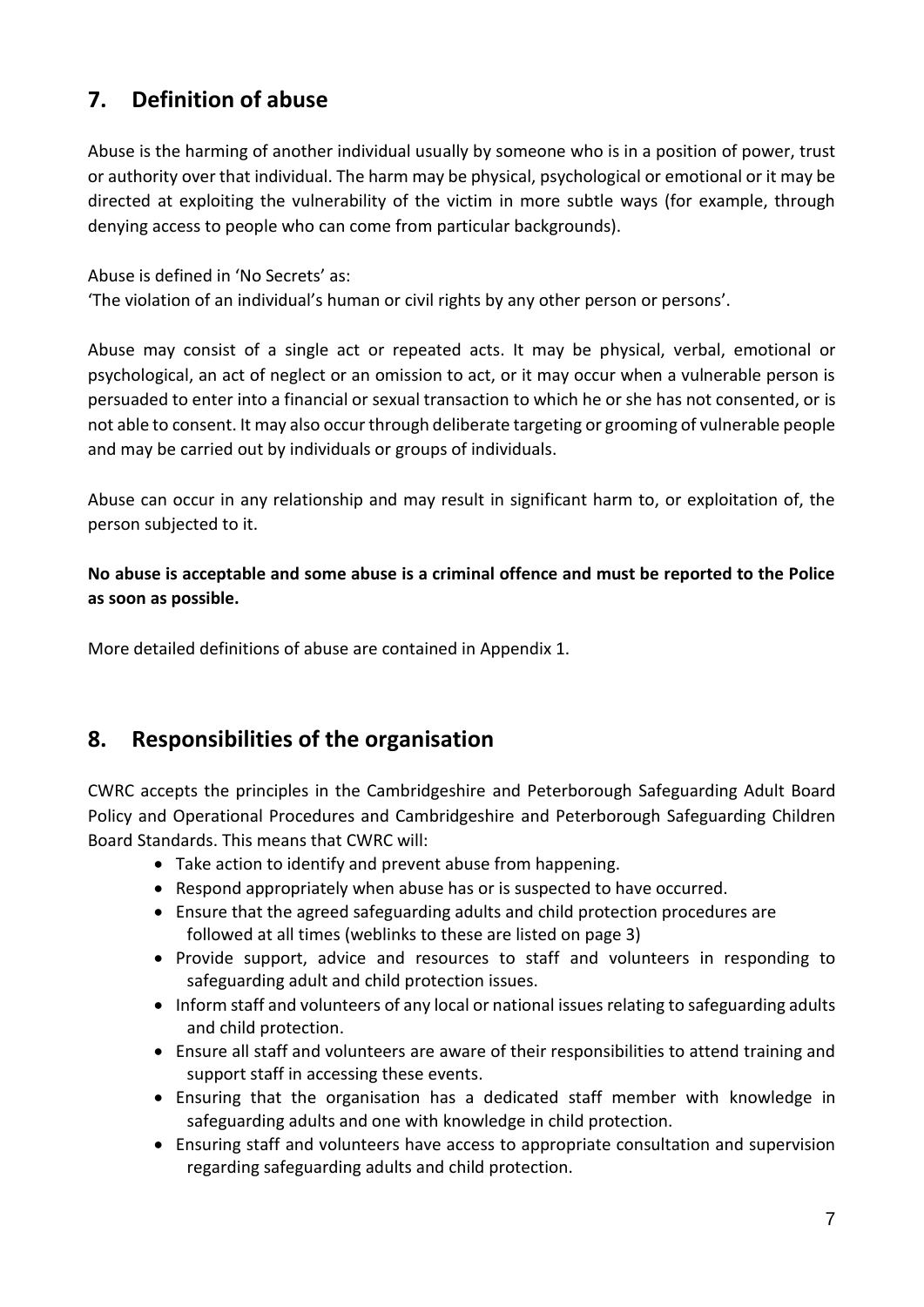- Provide training and discussion to understand how diversity, beliefs and values of people who use services may influence the identification, prevention and response to safeguarding concerns.
- Ensure that information is available for people that use services and related family members in setting out what to do if they have a concern
- Ensure that all employees who come in contact with vulnerable adults and children have a DBS check in line with the requirements of the Independent Safeguarding Authority Vetting and Barring Scheme.

# <span id="page-7-0"></span>**9. Responsibilities of all staff and volunteers**

Staff and volunteers are not expected to know everything concerning child protection or adult safeguarding but their duty is expected to:

- be alert and responsive to problems and the potential indicators of abuse or neglect
- be alert and responsive to the risks which individual abusers, or potential abusers, may pose to children or vulnerable adults
- share and analyse information to enable informed assessments and good practice
- keep clear, detailed and accurate records
- discuss issues and concerns with line managers or designated people
- undertake appropriate behaviour and language
- be responsible with colleagues for health, safety and security
- adhere to CWRC policies and procedures
- agree, if required, to go through a Disclosure and Barring Service check

## Disclosure and Barring Service (DBS)

The Disclosure and Barring Service (DBS) is an executive non-departmental public body, sponsored by the Home Office. The DBS helps employers make safer recruitment decisions each year by processing and issuing DBS checks for England, Wales, the Channel Islands and the Isle of Man. DBS also maintains the adults' and children's Barred Lists and makes considered decisions as to whether an individual should be included on one or both of these lists and barred from engaging in particular activity. Safeguarding is at the heart of everything at the Disclosure and Barring Service (DBS). DBS checks helps to prevent unsuitable people from working with vulnerable groups, including children. DBS checks will be carried out for all staff (including sessional staff), volunteers and trustees at CWRC.

Staff and volunteers must:

- Be familiar of the safeguarding policies and follow these at all times, particularly if concerns arise about the safety or welfare of a child or vulnerable adult.
- Declare any relevant previous, existing or subsequent convictions; failure to do so will be regarded as gross misconduct and may result in dismissal
- Contribute to notifying the appropriate agencies if the situation requires this
- Participate in safeguarding adults and child protection training and maintain current working knowledge.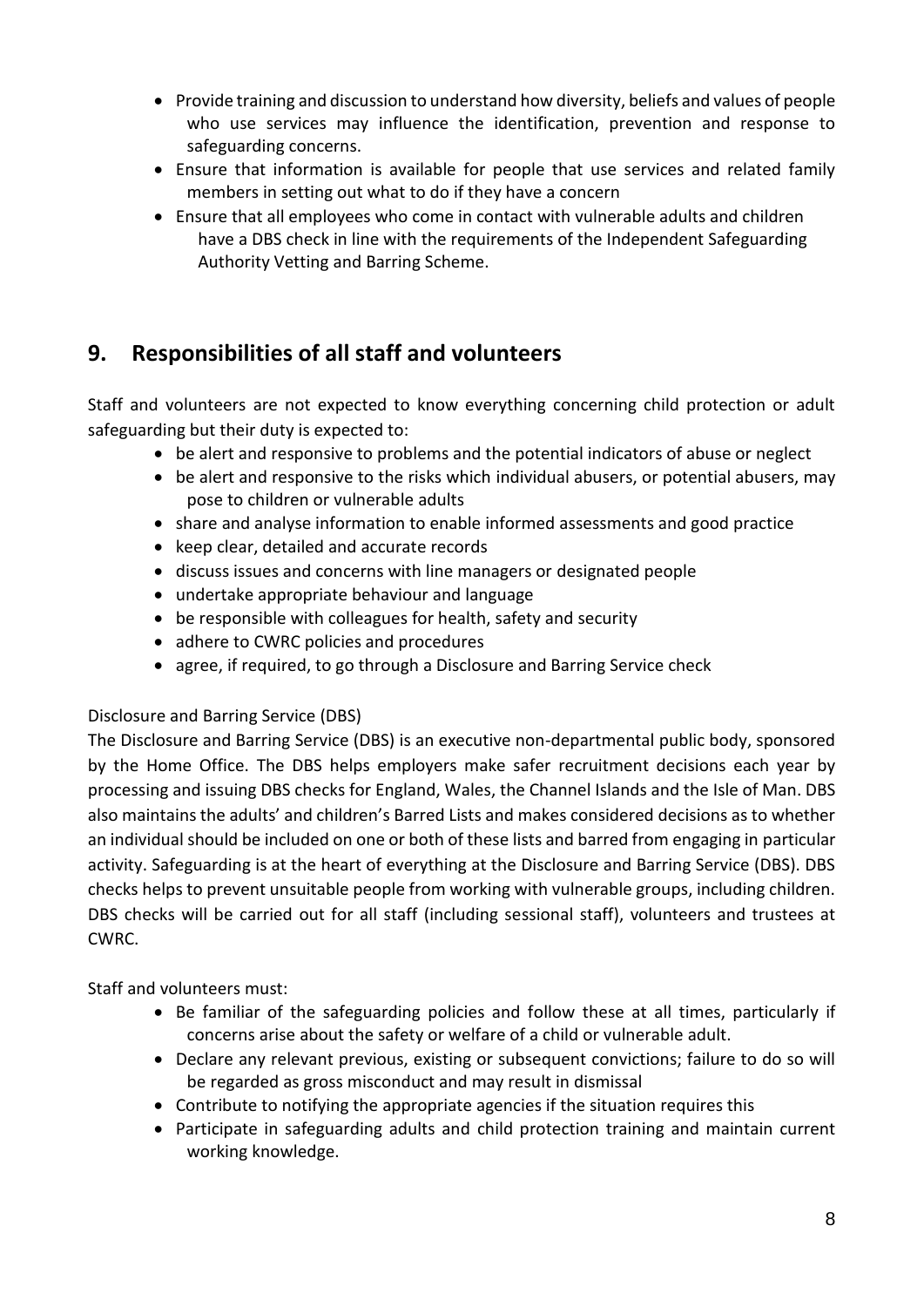- Discuss any concerns about the welfare of a child or vulnerable adult with their line manager, giving full information that they have.
- Contribute to actions required including information sharing and attending meetings.
- Work collaboratively with other agencies to safeguarding and protect the welfare of adults and children who use services.
- Remain alert at all times to the possibility of abuse, and work to ensure the safety and support of individuals and take part in training and discussion offered by the organisation
- Recognise the impact that diversity, beliefs and values of people who use services can have.

# <span id="page-8-0"></span>**10. When to Act**

Abuse can happen anywhere and can be carried out by anyone e.g.

- Family, friends, neighbours
- Paid staff, volunteers
- Other service users
- Strangers

#### **To Act or Not to act**

All allegations or suspicions are to be treated seriously. No abuse is acceptable and some abuse is a criminal offence and must be reported to the CWRC CEO as soon as possible. To determine the appropriate action it is important to consider the following:

#### **a) Risk**

Does the adult at risk, staff member or volunteer understand the nature and consequences of any risk

they may be subject to, and do they willingly accept such a risk?

#### **b) Self-determination**

Is the adult at risk able to make their own decisions and choices, and do they wish to do so?

#### **c) Seriousness**

A number of factors will determine whether intervention is required. The perception of the victim must be the starting point. Factors informing assessment of seriousness will include:

- The **perception** by the individual and their **vulnerability**
- The **extent** of the abuse
- The **length of time** it has been going on
- The **impact** on the individual
- The risk of **repetition** or **escalation** involving this or other adults at risk
- Is a **criminal offence** being committed

It is the employee's or volunteer's primary responsibility is to protect the adult at risk if they are at risk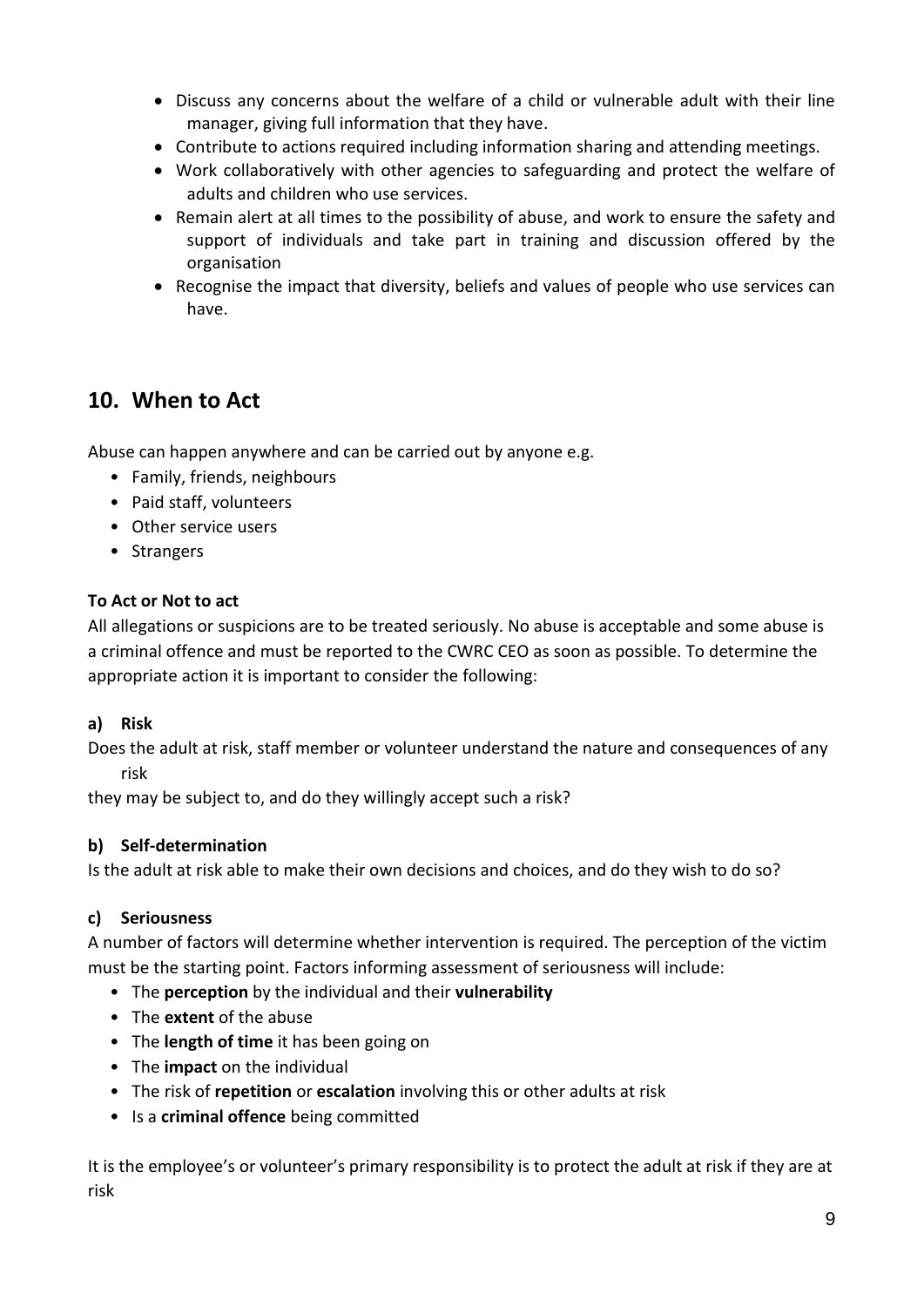Each employee or volunteer has a duty to take action Employees or volunteers have the right to discuss incidents in a safe environment

# <span id="page-9-0"></span>**11. Reporting Abuse**

A form for logging concerns or reporting abuse is at Appendix 2. If there is any uncertainty about the reporting process, the organisation will make use of the helplines in Useful Contacts at Section 15.

#### **Reporting abuse relating to vulnerable adults**

- 3.1 If staff or volunteers suspect a vulnerable adult is being abused or is at risk of abuse, they are expected to report concerns to a line manager or designated person (unless they suspect that the line manager or designated person is implicated – in such circumstances the Chair or the manager of the line manager should be contacted. If the alleged abuse implicates all senior managers the whistle blowing policy should be followed).
- 3.2 If staff or volunteers suspect that the vulnerable person at risk of abuse is at great risk of harm or in need of immediate medical attention, a senior manager must be informed and contact should be made directly with the emergency services i.e. ambulance or doctor for medical assistance and the police if there is a risk of serious harm or commitment of a crime.

#### **Reporting abuse relating to children**

3.3 If the allegation of abuse concerns a child, staff or volunteers must report the allegation made to a designated person or line manager immediately. The whistle blowing policy described above will also apply if all senior staff are perceived to be implicated. Staff must explain to the child that this information cannot be kept confidential and must say that they are going to tell someone and explain who and why. If a line manager or designated person is not available, and the person concerned is at serious risk, staff must contact Social Services or the Police direct. (See Useful Contacts at Section 15). Staff and volunteers will be given opportunities to discuss individual procedures with managers regarding working practice to ensure they are confident in the approved, appropriate action to take regarding Child Protection issues. Staff must keep a note of all action taken and email a line manager for an urgent meeting to report this.

All service users need to be safe. Throughout the process the service users' needs remain paramount. This process is about protecting the adult or child and the prevention of abuse.

Appropriate responses if a child or vulnerable adult discloses abuse to you:

- Listen carefully, without interrupting
- Stay calm, accessible and receptive
- Be re-assuring that the abuse is not their fault and that the concern, complaint or allegation will be taken seriously
- Do not make immediate decisions or condemn anyone
- Do not make promises or assumptions about the situation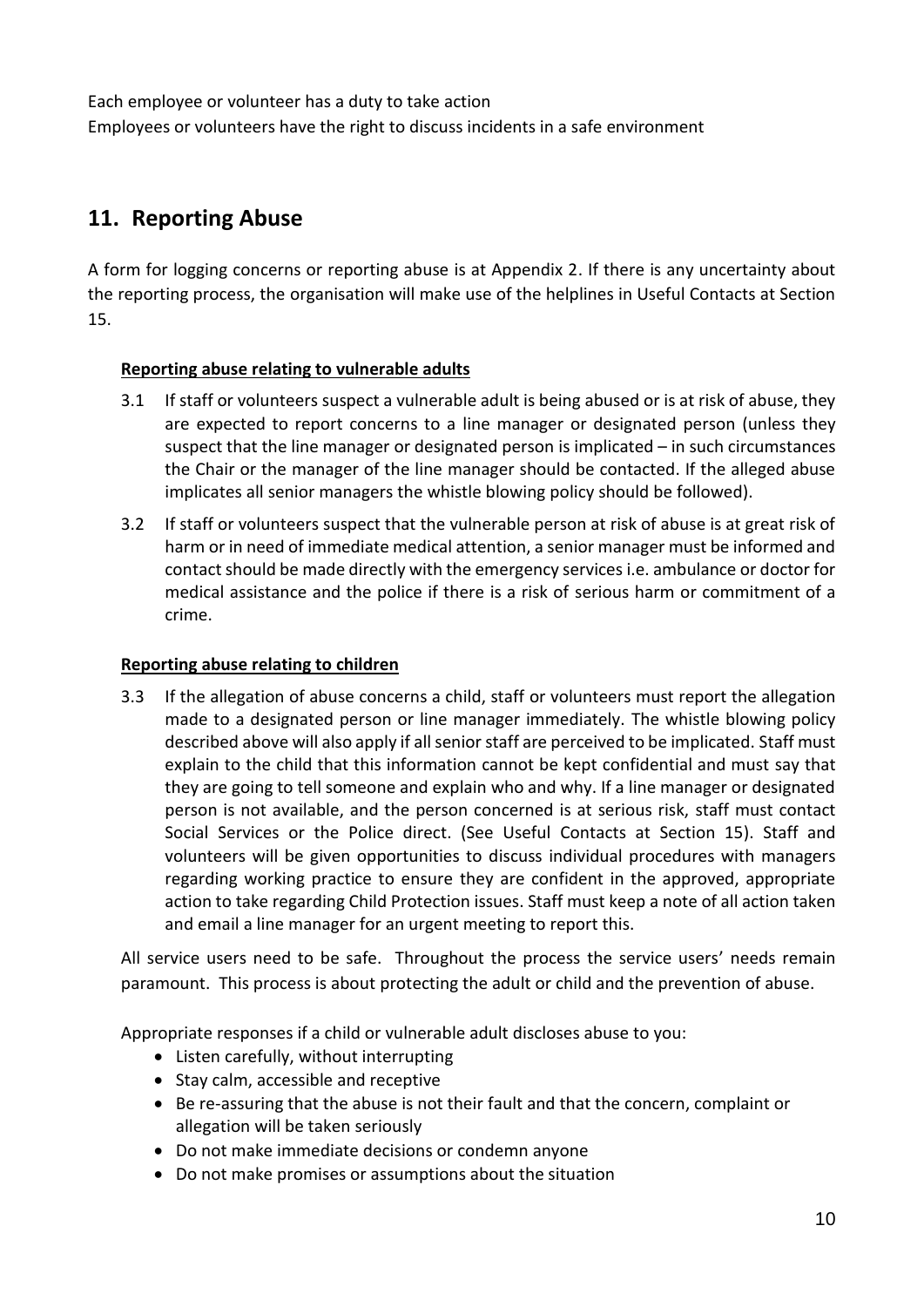- Make sure the person reporting the abuse understands that you cannot keep the abuse a secret and must tell the appropriate people especially if they or others are at significant risk
- Do not send the child or vulnerable adult home if there is a likelihood of abuse continuing there
- Do not contact the abuser
- If service users, they will be given immediate protection from the risk of reprisals or intimidation at CWRC
- If staff or volunteers they will be given support and afforded protection if necessary in line with the Public Interest Disclosure Act 1998 and CWRC whistle blowing policy.

Procedure to follow for any report of abuse:

- 1. Keep a record of all conversations relating to abuse disclosure, suspicion and / or allegation (with date, time, location, staff present, what was said).
- 2. When contacting other agencies, make sure you explain you are contacting them regarding a disclosure of abuse.
- 3. If requested, provide a written report about the disclosure of abuse.
- 4. Be prepared to offer continuing support to the child, young person or vulnerable adult and their family if this is requested.
- 5. Be prepared to answer questions during any investigation or court hearing resulting from the disclosure of abuse.

CWRC understands the sensitivity of abuse concerns raised among Black and minority communities and will do its best to communicate or mediate where there are misunderstandings due to perceived cultural differences, without compromising its principle that real abuse should not be tolerated in any situation.

## **Reporting abuse if the alleged abuser and victims are both service users**

It is important that consideration be given to a co-ordinated approach and partnership working, where it is identified that both the alleged abuser and alleged victim are service users. If the (alleged) perpetrator is also a service user, consideration must be given to their safety and well-being and to their needs as a vulnerable adult. An Advocate or an Appropriate Adult could be provided for the (alleged) perpetrator so that their rights can be safeguarded.

Where both parties are receiving a service, staff should discuss cases and work together, however meetings with both the alleged abuser and alleged victim in attendance, are not considered appropriate.

## **Reporting abuse if the allegation involves another staff member**

Employees should be aware that abuse is a serious matter that can lead to a criminal conviction. Allegations must be reported to the relevant line manager who will decide further action, including if the organisation's disciplinary policy should be implemented.

Forms to record concerns or allegations of abuse are at Appendix 2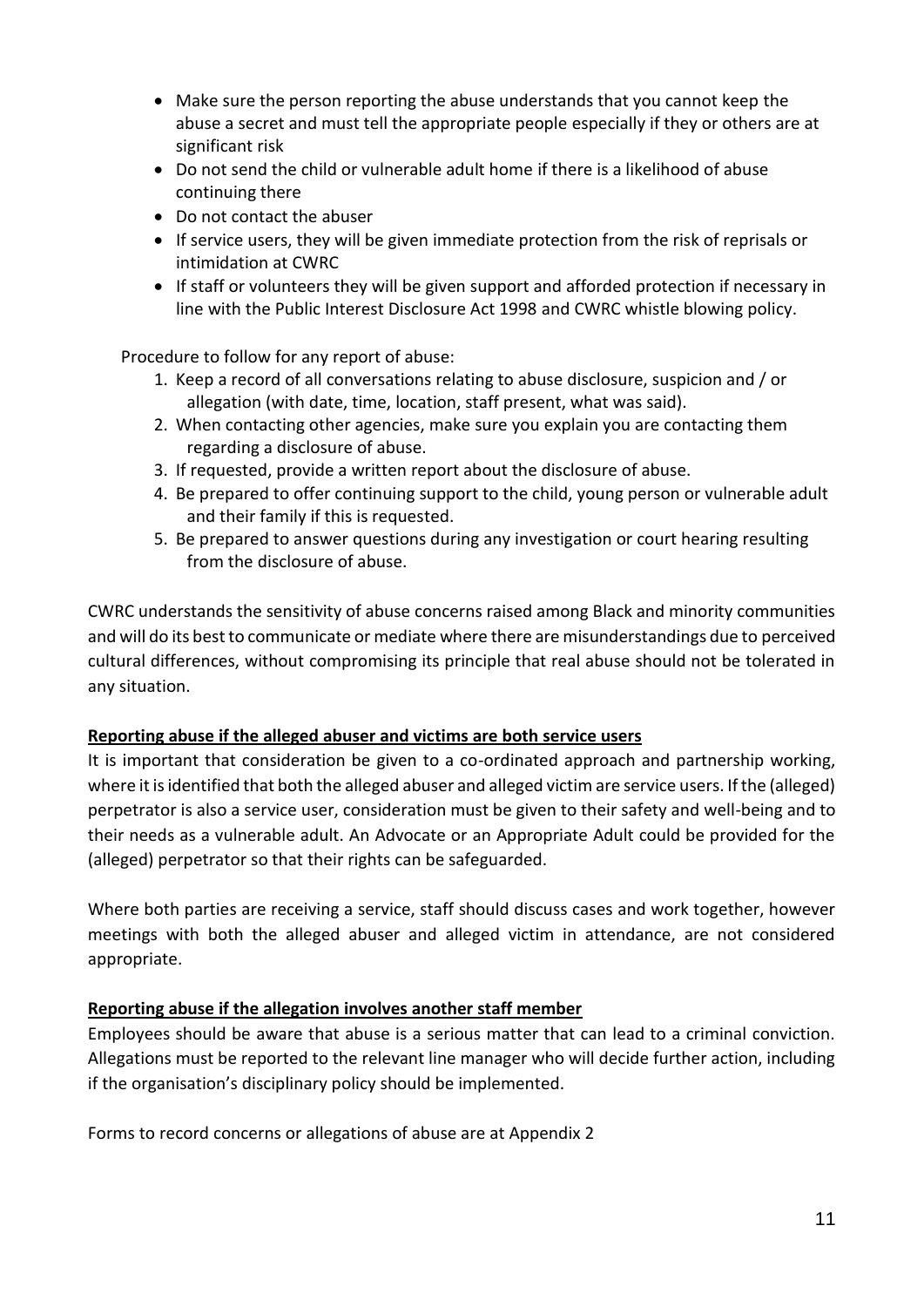# <span id="page-11-0"></span>**12. Risk management**

A risk assessment should be done for every reported incident of abuse to ensure that all risks have been managed. Risk assessments could consider the following factors:

- 1. If the abuse has been reported by another party, have the views and wishes of the child or vulnerable adult been taken into account – do these views agree with the report and if not, is there further action that should be taken?
- 2. Are there factors that may mean the alleged victim could be more vulnerable to abuse (e.g. disability or mental capacity)? If yes, what action should be taken?
- 3. How serious was the risk of abuse?
- 4. How likely is it to reoccur?
- 5. What could be the worst possible outcome? What action should be taken to minimise this
- 6. Is there a need to involve other agencies; if yes, who and has the victim given consent or does the matter need involvement even without consent? What are the implications of action?
- 7. Is the policy and procedures outlined sufficient for the particular case? If not, what needs to be amended?

Staff should liaise with their line managers in considering the risks and outlining the action to be taken.

# <span id="page-11-1"></span>**13. Training**

CWRC staff should receive a basic safeguarding adults' awareness training at a level according to their role and their contact with members of the public. This should be refreshed as a minimum every two years.

# <span id="page-11-2"></span>**14. Confidentiality and information sharing**

## Confidentiality with regard to safeguarding adults

'No Secrets' [DH 2000] states that the government expects organisations to share information about individuals who may be at risk from abuse. This is also stressed by Safeguarding Adults [ADSS 2005] the framework for good practice. It is important to identify an abusive situation as early as possible so that the individual can be protected. Withholding information may lead to abuse not being dealt with in a timely manner. Confidentiality must never be confused with secrecy. It is likely that staff may have a duty to share information relating to suspected abuse which could endanger the victim with Social Care Services and the Police.

Consent is not required to breach confidentiality (capacity issues must be considered) and make a safeguarding referral where;

- A serious crime has been committed
- Where the alleged perpetrator may go on to abuse other adults
- Other vulnerable adults are at risk in some way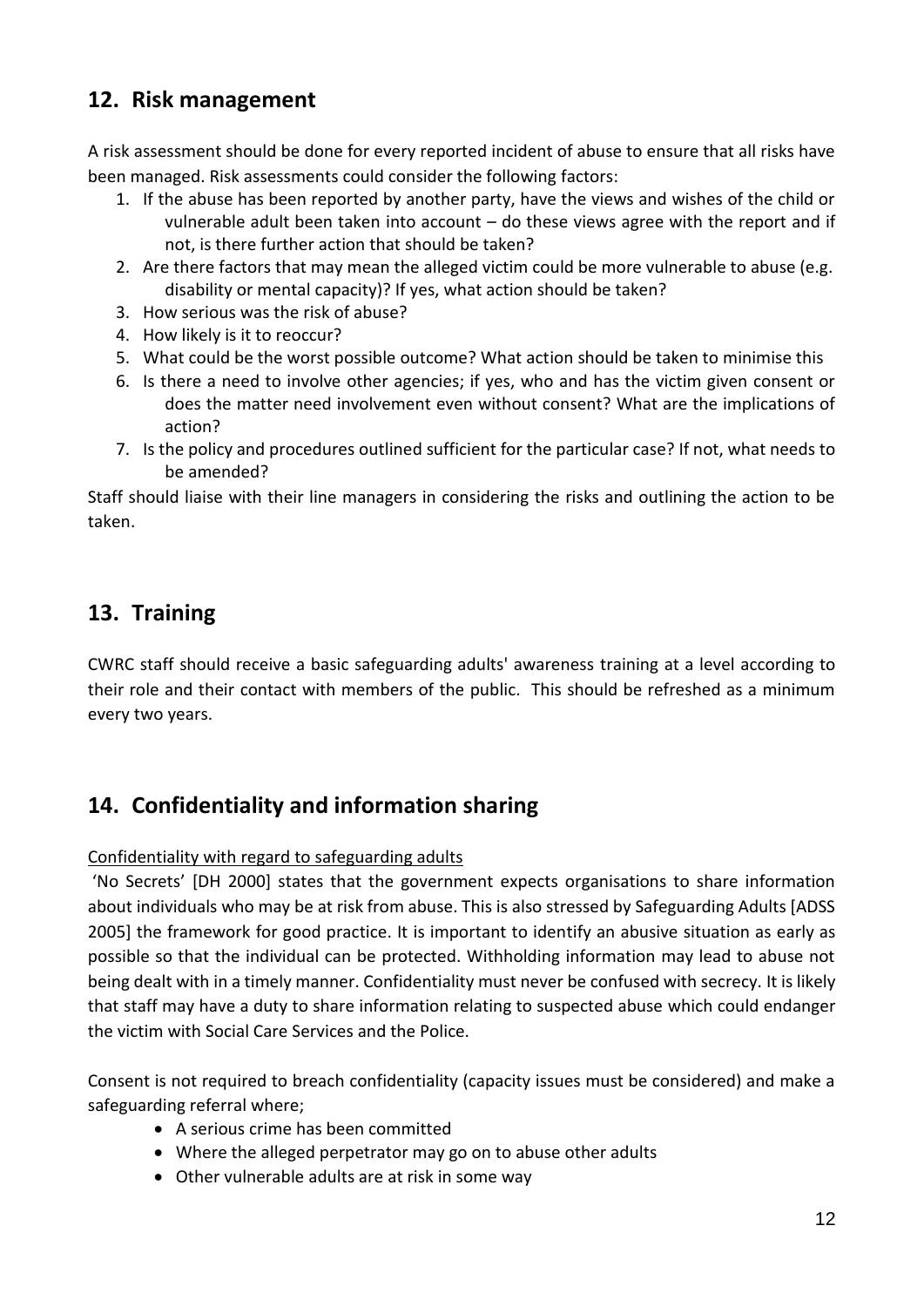- The vulnerable adult is deemed to be in serious risk
- There is a statutory requirement e.g. Mental Health Act 1983, Protection of Children Act 1999, Care Standards Act 2000, Children Act 2004, Safeguarding Vulnerable Groups Act 2006
- The public interest overrides the interest of the individual
- When a member of staff of a statutory service, a private or voluntary service or a volunteer is the person accused of abuse, malpractice or poor professional standards.

If a member of staff has any doubt about the legality of sharing information, they must in the first instance consult their manager or the designated person.

## **Confidentiality with regard to child protection**

It is very important to understand that any disclosures or suspicions of abuse or children at risk of abuse must be reported.

The child making a disclosure has trusted someone enough to confide in them. To avoid distrust, misunderstanding, staff must be clear and let the child know that if they tell them something they may have to act on it and tell someone else.

## **It is important to encourage them to talk but it is essential that they know the limits of confidentiality.**

If you promise confidentiality and then they disclose something you need to refer to Social Services, you will be breaking their trust and will put yourself in a difficult position. CWRC staff must always reserve the right to report child protection issues and must refer any disclosures or suspicions of abuse.

Be honest with the child, reassure them they have done the right thing and that you will do your best to get them support.

# <span id="page-12-0"></span>**15. Monitoring**

Monitoring will consist of two types. (1) After each serious incident, the reporting and action will be reviewed and the impact. Recommendations for any required change will be made. Any approved changes to policy will be made immediately, regardless of renewal date; (2) Annual reviews of safeguarding issues, action taken, risk management and impact of action will be reviewed. This review will also look at legislation and any updates that require changes to be made to this policy. Any required changes will be recommended and if approved the policy will be updated immediately, regardless of renewal date.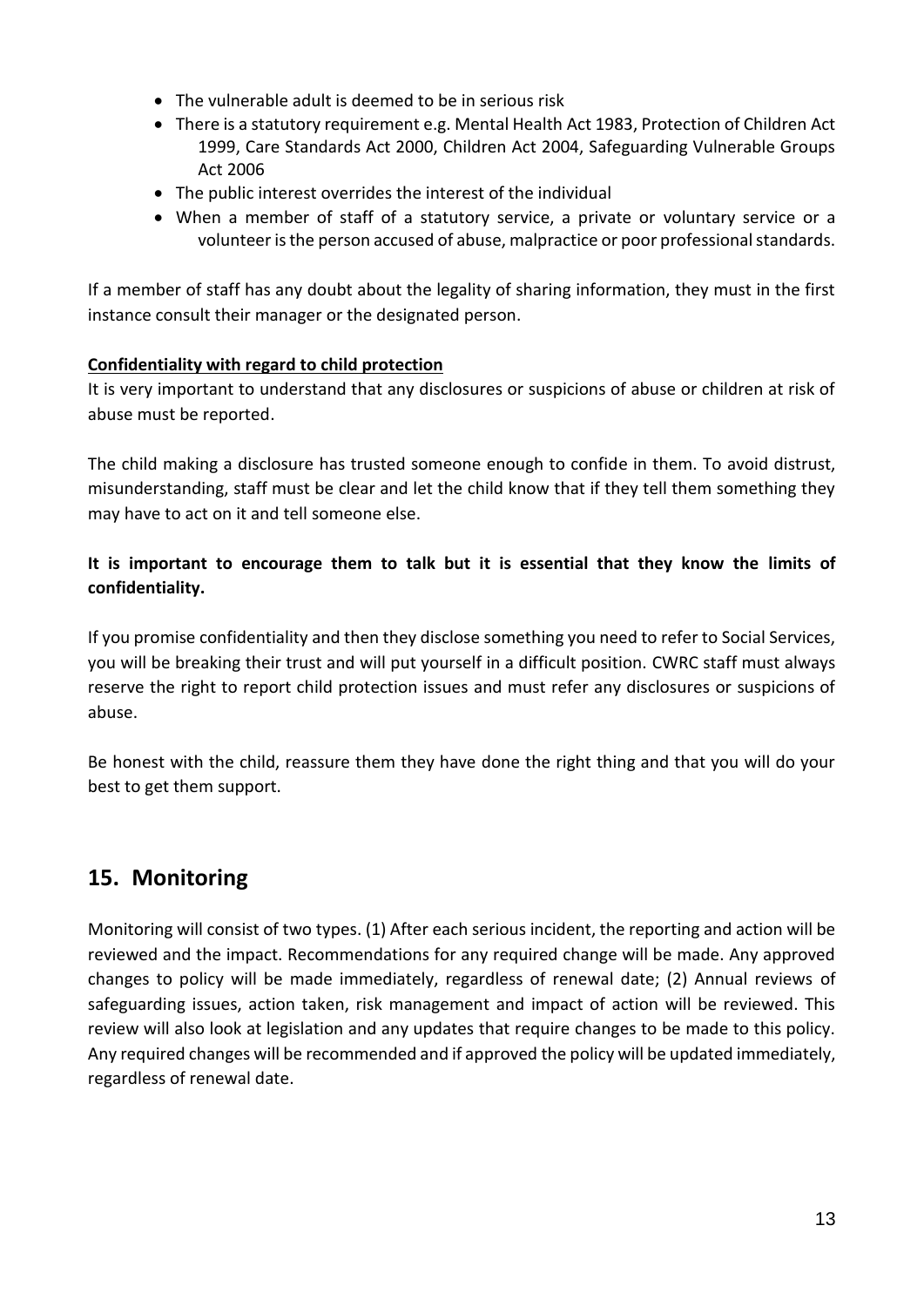## <span id="page-13-0"></span>**16. Useful contacts Statutory contacts**

If you have a concern, suspicion or allegation that an adult is being subjected to harm, abuse or neglect you can contact:

**Non-urgent referrals -** Peterborough [Adult Social Care](http://fis.peterborough.gov.uk/kb5/peterborough/directory/adult.page?adultchannel=5)

- 01733 747474 (9am to 5pm Monday to Friday)
- email [adultsocialcare@peterborough.gov.uk](mailto:adultsocialcare@peterborough.gcsx.gov.uk)

### **Emergency referrals**

Within office hours - Peterborough Adult Social Care

01733 747474 (9am to 5pm Monday to Friday)

Outside office hours - Emergency [Duty](http://fis.peterborough.gov.uk/kb5/peterborough/directory/adult.page?adultchannel=5) Team

 $-01733234724$ 

**If you think that a child or young person is being abused or neglected in call:**

- **Peterborough: 01733 864170 – (9am to 5pm Mon – Fri)**
- **Outside office hours, at weekends and on public holidays contact the emergency duty team on 01733 234724.**
- **Email: [referralcentre.children@cambridgeshire.gov.uk](mailto:referralcentre.children@cambridgeshire.gov.uk)**

## **Other contacts**

**Child Abuse NSPCC (Child Protection Unit)** Expert advice from NSPCC advisers, who are all trained child protection officers. Link: [www.nspcc.org.uk](http://www.nspcc.org.uk/) Tel: 0808 800 5000 (Helpline)

#### **Kidscape**

For parents, guardians or concerned relatives and friends of bullied children. Link: [www.kidscape.org.uk](http://www.kidscape.org.uk/) Tel: 08451 205 204 (Helpline)

#### **Domestic Abuse**

#### **National Domestic Abuse helpline**

The National Domestic Abuse Helpline is a freephone 24 hour helpline which provides advice and support to women and can refer them to emergency accommodation.

The National Domestic Abuse Helpline is run in partnership between Refuge and Women's Aid. There are translation facilities if your first language is not English. The Helpline also offers BT Type talk for callers with hearing difficulties.

Link: [www.nationaldahelpline.org.uk](http://www.nationaldahelpline.org.uk/)

Tel: 0808 200 0247 (Helpline)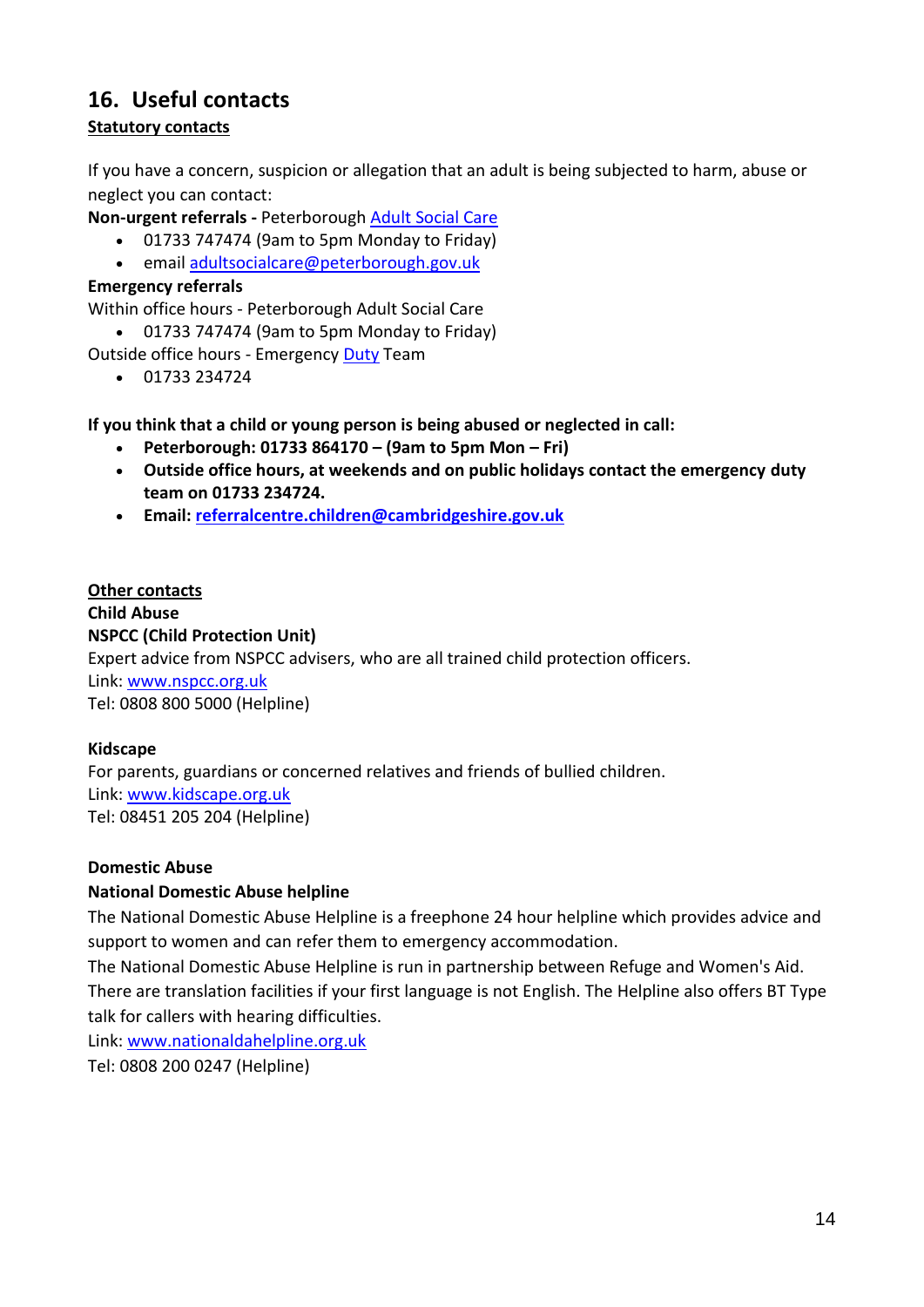## **Refuge**

Their helpline offers advice and support to women experiencing domestic violence. Refuge also provide safe, emergency accommodation through a network of refuges throughout the UK, including culturally-specific services for women from minority ethnic communities and cultures.

Link: [www.refuge.org.uk](http://www.refuge.org.uk/) Telephone: 0808 200 0247

## **Women's Aid**

The Women's Aid website provides a wide range of resources to help women and young people. This includes [The Survivor's Handbook](http://https/www.womensaid.org.uk/the-survivors-handbook/) which provides a range of information including legal and housing advice, tips on how to create a safety plan and advice for people with specialist housing needs. It's available in 11 languages and in audio.

They also run a website [to support to children](http://www.thehideout.org.uk/) and teenagers who may be living in a home affected by domestic violence, or who may be in a violent relationship themselves.

Link: [www.womensaid.org.uk](http://www.womensaid.org.uk/)

## **The Hideout**

Website for children and young people to understand domestic abuse and take positive action Link: [www.thehideout.org.uk](http://www.thehideout.org.uk/)

#### **Abuse involving children and adults with disabilities**

#### **Respond**

Respond works with children and adults with learning disabilities who have experienced abuse or trauma Link: [www.respond.org.uk](http://www.respond.org.uk/)

Tel: [0808 808 0700](tel:0808%20808%200700) Email: [helpline@respond.org.uk](mailto:helpline@respond.org.uk)

## **POWhER (Independent Mental Capacity Advocate)**

The Independent Mental Capacity Advocate (IMCA) service supports someone assessed as not able to make certain decisions about their lives for themselves and who has no suitable family or friends to speak for them.

Link: [www.powher.net](http://www.powher.net/) Tel: [0300 456 2370](tel:0300%20456%202370) Email: [IMCA@pohwer.net](mailto:IMCA@pohwer.net)

# **Other**

**Hourglass** Website to provide support and guidance for abuse of older people Link:<https://wearehourglass.org/> or [www.elderabuse.org.uk](http://www.elderabuse.org.uk/) Tel: 0808 808 8141 (Helpline)

## **Family Rights Group**

The Family Rights Group provides independent advice, information and advocacy to families involved with social care about the care and protection of their children in England and Wales.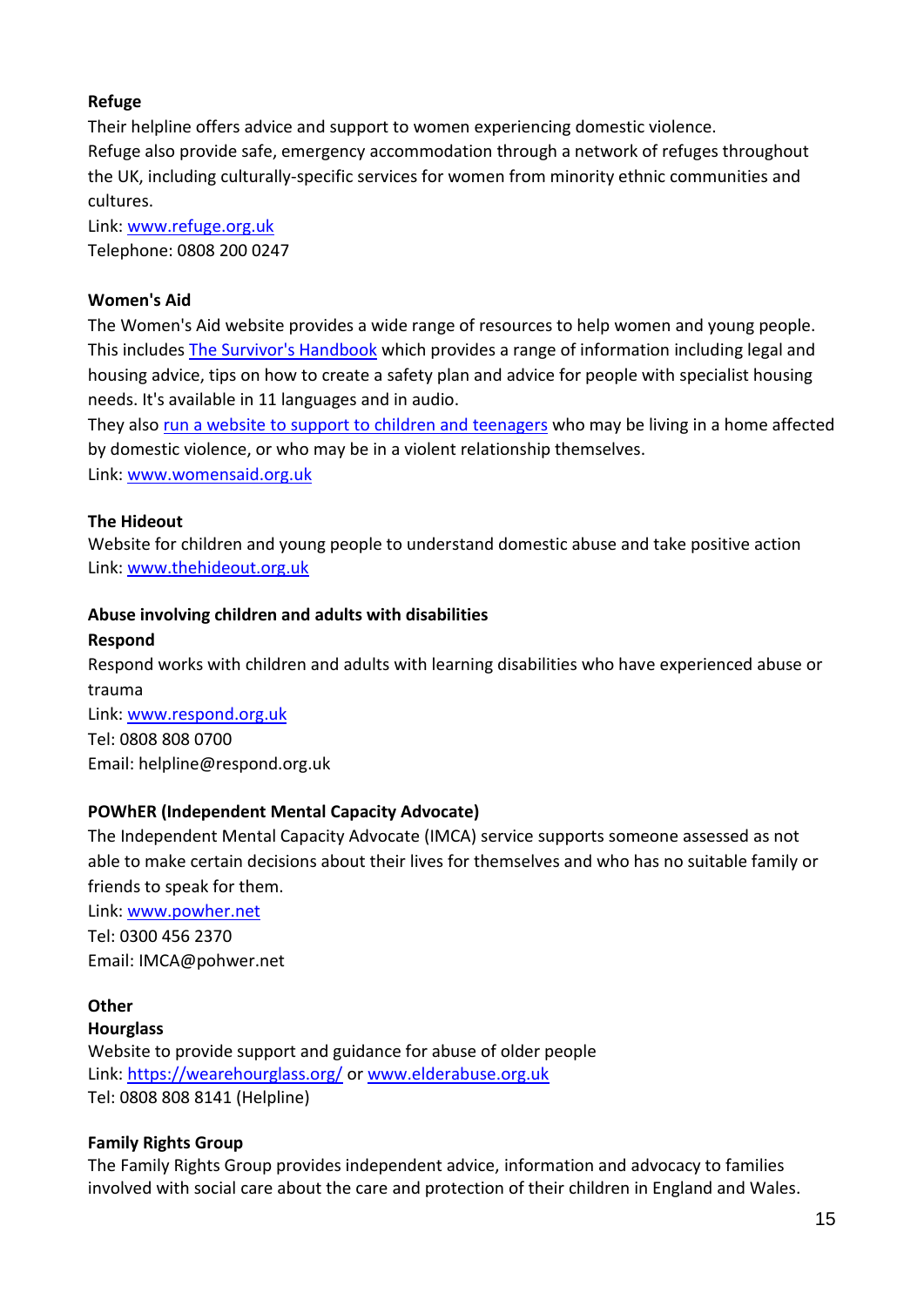#### [www.frg.org.uk](http://www.frg.org.uk/) Tel: 0808 801 0366 (Freephone advice line)

### **Missing Persons Helpline**

Link: [www.missingpersons.police.uk/en/contactus/general-enquiries](http://www.missingpersons.police.uk/en/contactus/general-enquiries) Email: [missingpersonsbureau@nca.x.gsi.gov.uk](mailto:missingpersonsbureau@nca.x.gsi.gov.uk) Tel: 0845 000 5481

### **Modern slavery**

Link**:** [www.modernslavery.co.uk](http://www.modernslavery.co.uk/)  Tel: 0800 121 700

#### **Samaritans** [www.samaritans.org.uk](http://www.samaritans.org.uk/) Telephone 116 123 free to call from both landlines and mobiles

## **Al-Anon**

Offers understanding and support for families and friends of problem drinkers. [www.al-anonuk.org.uk](http://www.al-anonuk.org.uk/) Tel: 020 7403 0888 (Helpline)

## **National Drugs Helpline (also called Talk to Frank)**

Free and confidential telephone service that offers advice and information for those who are concerned, or have questions, about drugs. Callers might be drug users, recovering or past users, friends, family, colleagues or contacts of drug users.

[www.talktofrank.com](http://www.talktofrank.com/)

Tel: 0300 123 6600 (24 hour helpline)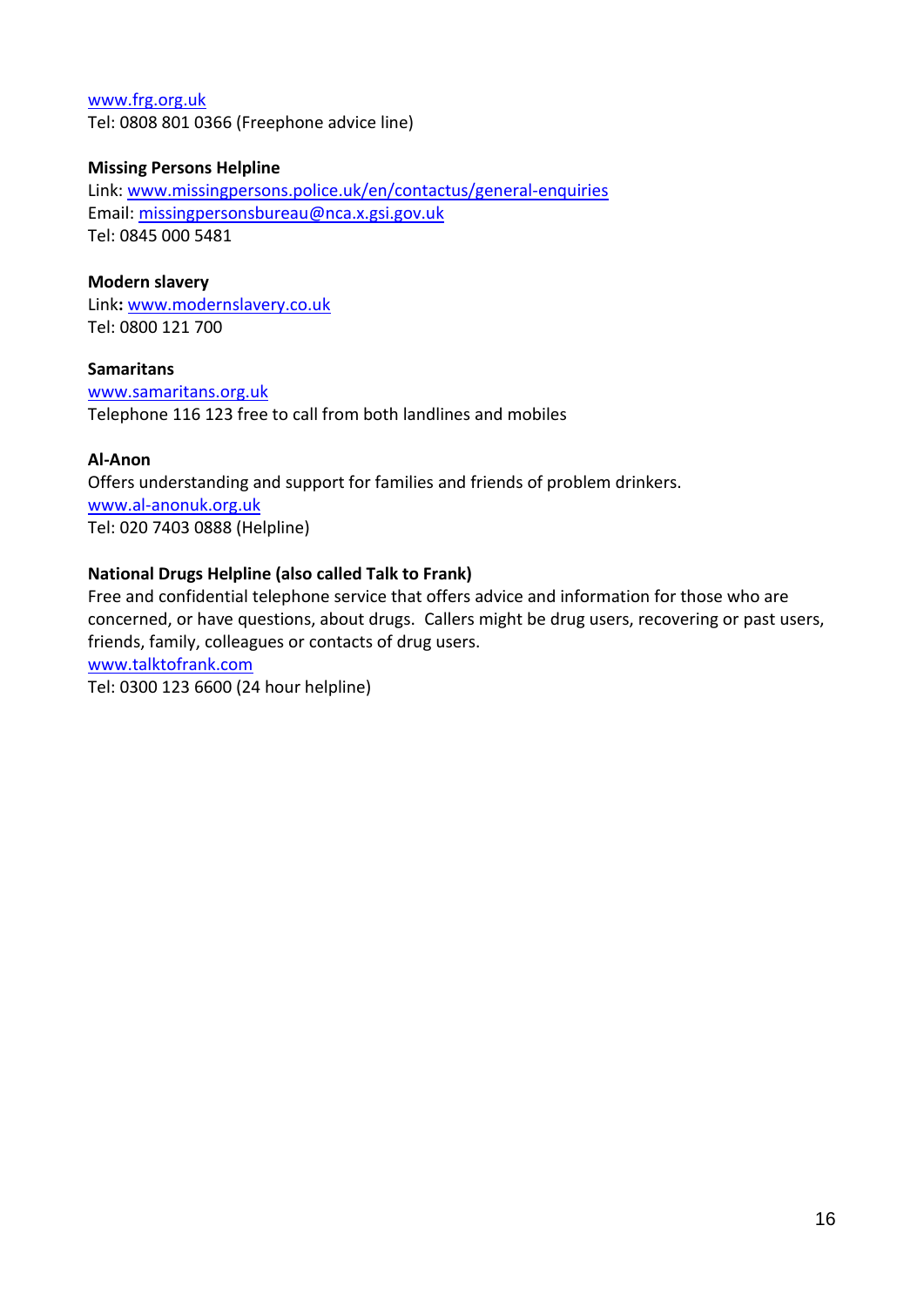# <span id="page-16-0"></span>**Appendix 1: Definitions of abuse and significant harm**

Abuse is defined in Department of Health 'No Secrets' (2000) as the 'violation of an individual's human or civil rights by any other person or persons'.

Abuse may consist of a single act or repeated acts. It may be physical, verbal, emotional or psychological, an act of neglect or an omission to act, or it may occur when a vulnerable person is persuaded to enter into a financial or sexual transaction to which he or she has not consented, or cannot consent. It may also occur through deliberate targeting or grooming of vulnerable people and may be carried out by individuals or groups of individuals.

Abuse can occur in any relationship and may result in significant harm to, or exploitation of, the person subjected to it:

A consensus has emerged identifying the following main different forms of abuse:

#### Physical abuse

Definition: Non accidental harm to the body caused by the use of force, which results in pain, injury or a change in the person's natural physical state.

Examples:

- Bodily assaults resulting in injuries e.g. hitting, slapping, pushing, kicking, misuse of medication,
- Restraint or inappropriate sanctions
- Causing bodily impairment e.g. malnutrition, dehydration, failure to thrive
- Medical/healthcare maltreatment

## Sexual abuse

Definition: Sexual abuse is the involvement of a vulnerable adult in sexual activities or relationships, which are for the gratification of the other person and which they have not consented to, or they cannot understand and are not able to consent to, or which violates the individual's expressed cultural or religious preferences, sexual taboos, or family custom and practice. Examples are:

- Rape, incest, acts of indecency, sexual assault
- Sexual harassment or sexual acts to which the adult at risk has not consented, or could not consent or was pressured into consenting.
- Inappropriate touching, fondling
- Indecent exposure
- Exposure to pornographic materials, being made to witness sexual acts and encompasses sexual harassment and non-contact abuse.

## Psychological abuse

Definition: Psychological or Emotional abuse is behaviour that has a harmful effect on a vulnerable adult's emotional health and development.

Some examples are:

emotional abuse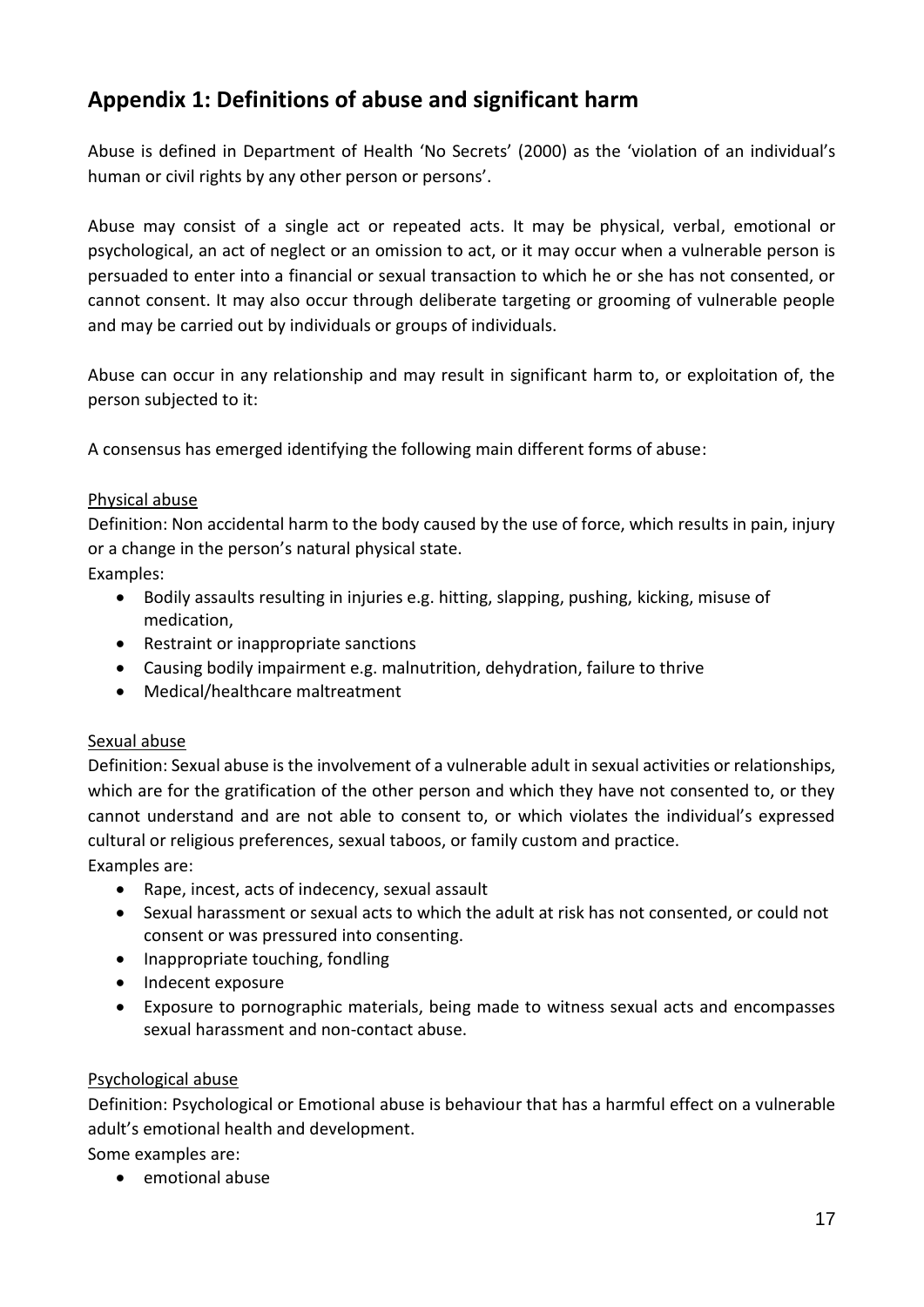- Threats of harm or abandonment,
- Behaviour that is controlling, intimidating, coercive
- Harassment, verbal abuse, enforced isolation or withdrawal from services or supportive networks.
- Depriving a person of the right to choice, information and privacy
- Humiliation or inappropriate sharing of information
- Bullying, shouting, swearing

#### Financial or material abuse

Definition: Financial or material abuse involves the use of a vulnerable adult's property, assets or income without their informed consent or making financial transactions that they do not understand to the advantage of another person.

Examples are:

- Withholding money or money to provide basic needs that the person is entitled to
- Theft, fraud, exploitation
- Pressure in connection with wills or property or inheritance or financial transactions
- The misuse or misappropriation of property, possessions or benefits.

#### Neglect and acts of omission

Definition: Neglect is behaviour that results in the vulnerable adult's basic needs not being met. Examples are:

- Ignoring expressed needs or serious concerns
- Failure to provide access to appropriate health and safety services including ensuring that CWRC venues meet the required health and safety standards
- Undermining personal beliefs.

#### Discriminatory abuse

Definition: Discriminatory abuse is behaviour that makes or sees a distinction between people as a basis for prejudice or unfair treatment. This includes any form of harassment, isolation or victimisation that is based on perceptions of these distinctions

Some examples are: different treatments because of a person's race, religion and/or beliefs, gender, age, disability, sexual orientation, gender reassignment, marriage and civil partnership, pregnancy and maternity.

#### Professional abuse

Definition: Professional abuse is the misuse of power and abuse of trust by professionals, the failure of professionals to act on suspected abuse/crimes, neglect in services, resource shortfalls or service pressures that lead to service failure and culpability as a result of poor management systems/structures.

Some examples are: using the professional relationship to initiate inappropriate personal behaviour, taking bribes or non-recorded gratuities, inappropriate influencing or intimidation.

#### Significant Harm

A key concept in adult safeguarding work is 'significant harm', which helps to determine how serious or extensive abuse must be to justify intervention. This has been defined as follows: "harm" should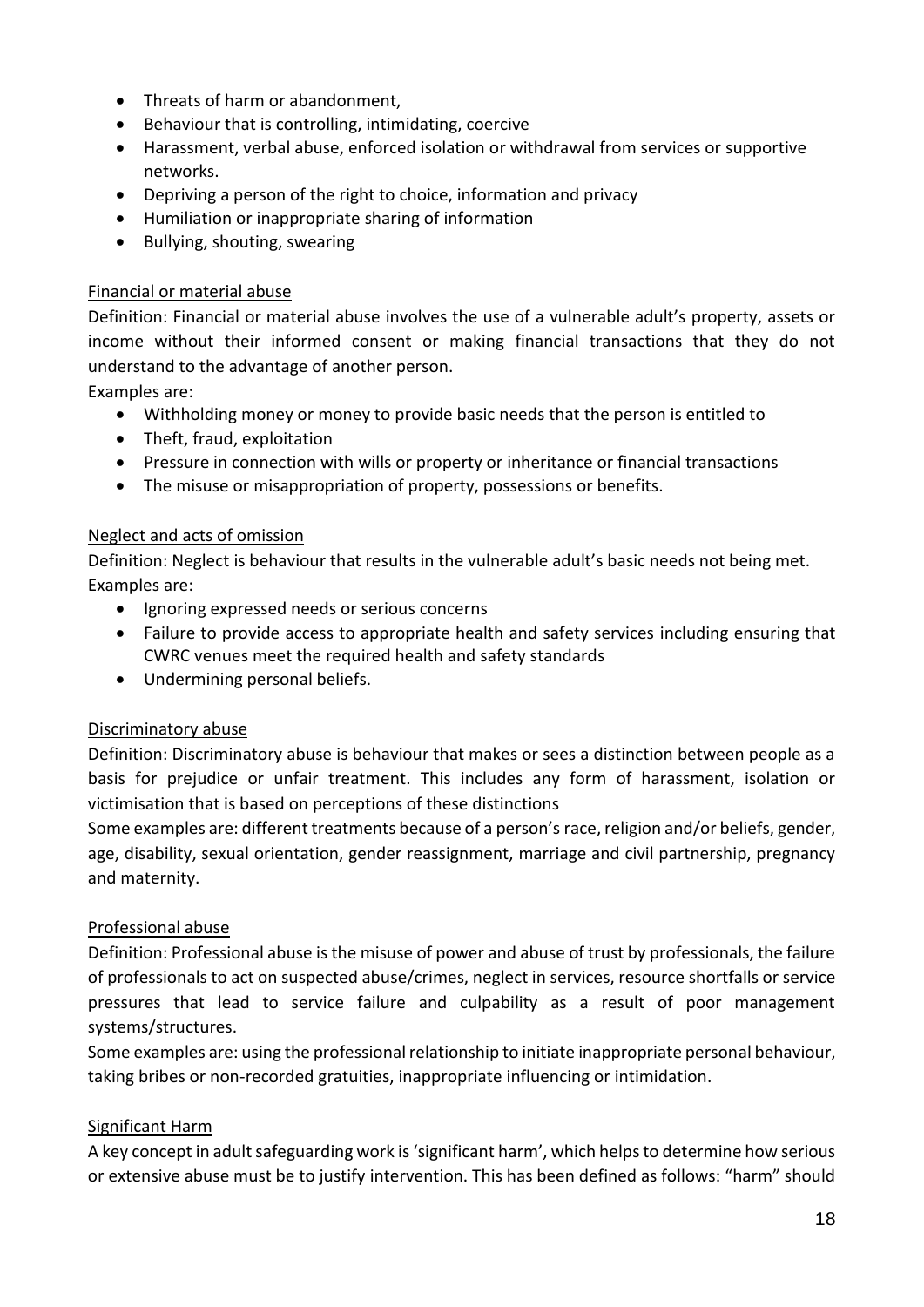be taken to include not only ill treatment (including sexual abuse and forms of ill treatment that are not physical), but also the impairment of, or an avoidable deterioration in, physical or mental health and the impairment of physical, emotional, social or behavioural development. ('Who Decides' Lord Chancellor's Department 1997).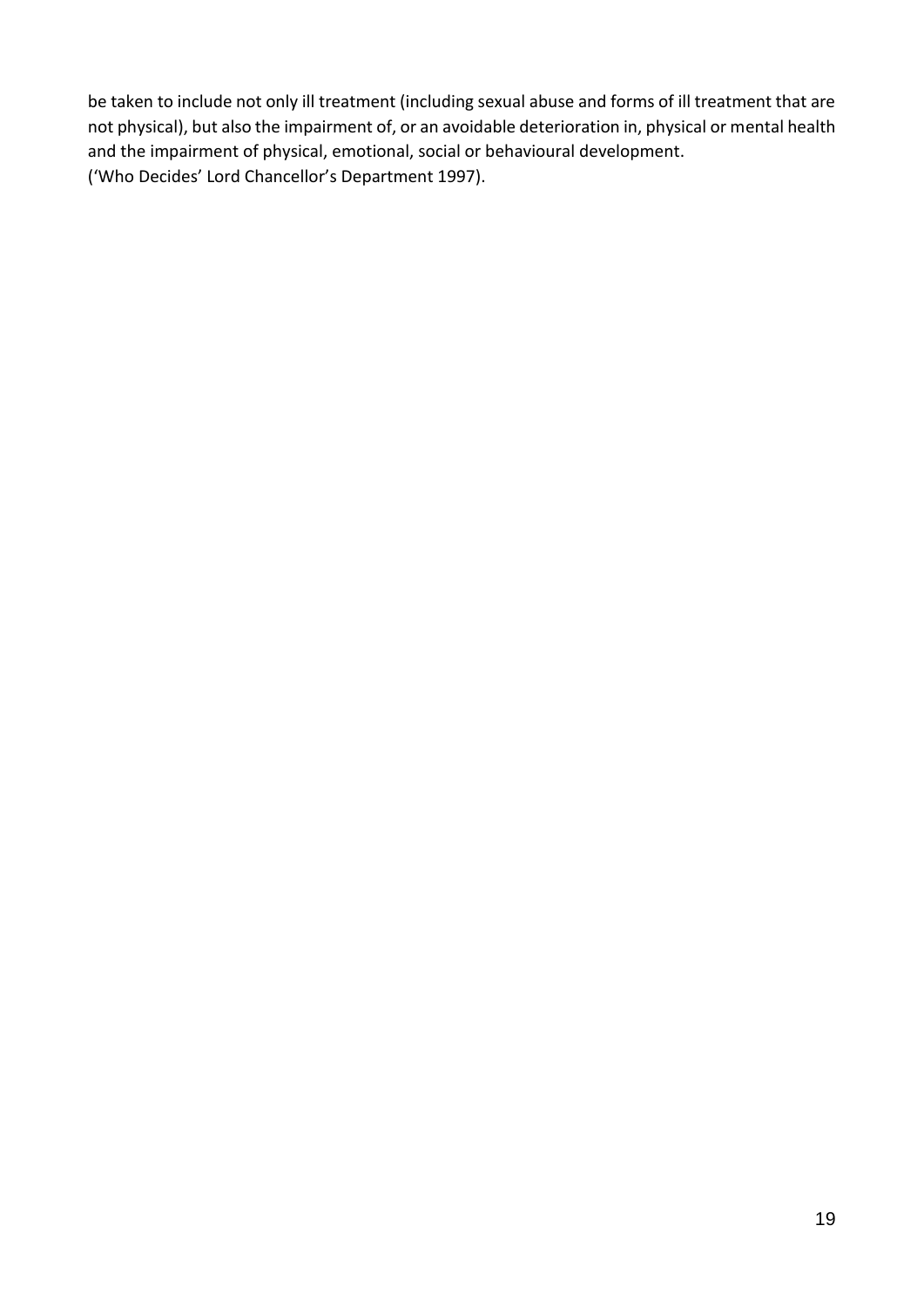# <span id="page-19-0"></span>**Appendix 2: Logging concerns or reporting abuse**

**This is for internal use only.** 

**If you need to report abuse to the Safeguarding teams use the following:**

**For adults: [https://www.safeguardingcambspeterborough.org.uk/adults-board/reporting-a](https://www.safeguardingcambspeterborough.org.uk/adults-board/reporting-a-concern/)[concern/](https://www.safeguardingcambspeterborough.org.uk/adults-board/reporting-a-concern/)**

**For children: first contact the Safeguarding team on Peterborough: 01733 864170 – (9am to 5pm Mon – Fri; outside office hours, at weekends and on public holidays contact the emergency duty team on 01733 234724.**

**To report a concern about a child you may be required to use the referral form at: <https://www.safeguardingcambspeterborough.org.uk/children-board/reporting-concerns/>**

# **Adult Safeguarding/Child Protection – Logging a Concern Form**

**Please complete all boxes**

**Project:** 

**Place:**

**Date of session: Time of session:**

**Date form completed:**

**Adult/Child's/ Young Persons full name: Age:**

**Additional relevant information from registration form** (behavioural problem etc)

**Your name: Job title:**

**Is this an incident / hunch / feeling?**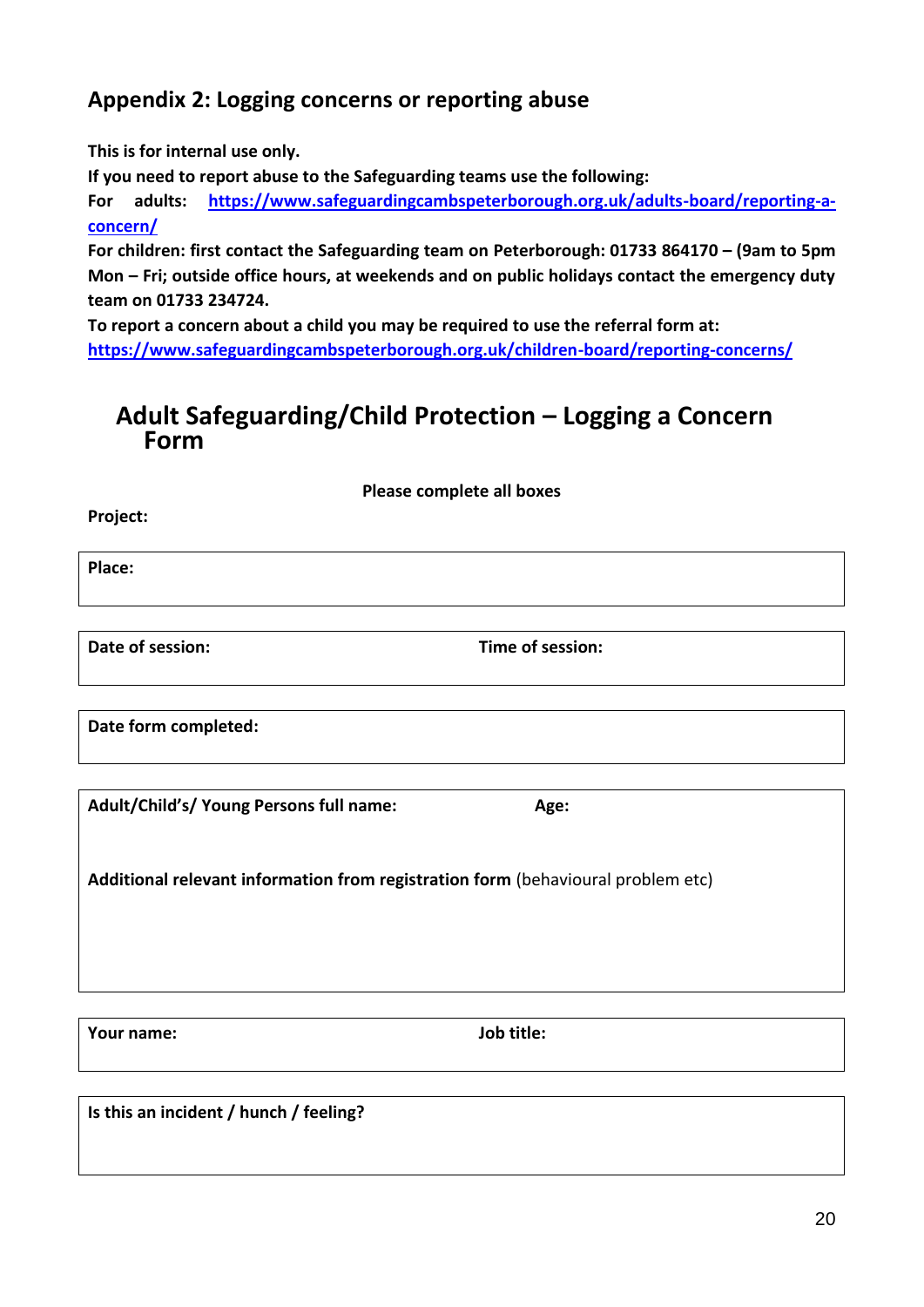**Who was involved?** Full names please

**What happened / why are you concerned? The facts…**

**What did you do?**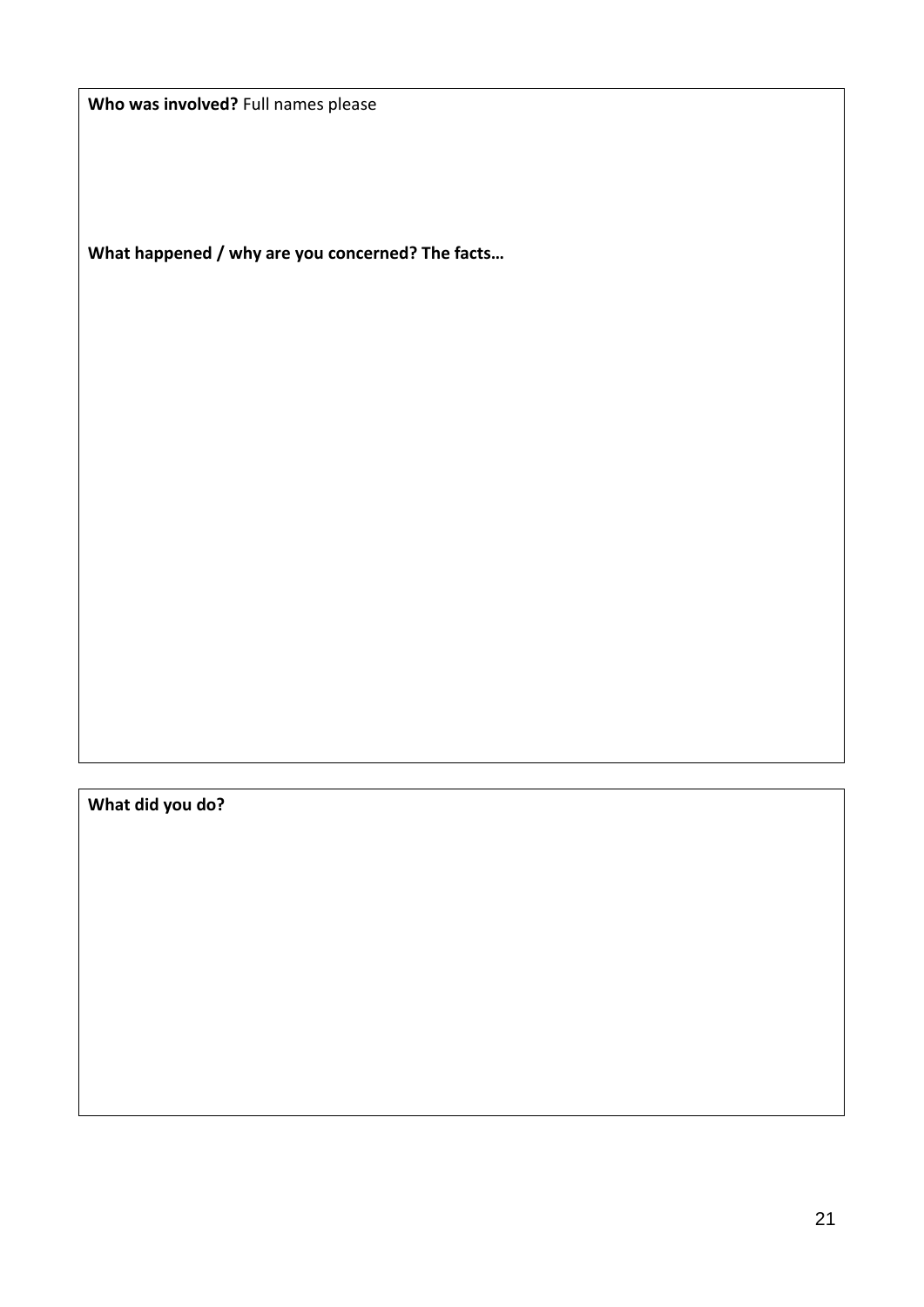**What is your opinion (if relevant)?**

**Who have you passed this information to?**

**Name Job title**

**This is a full and true record of events**

**Signed:**